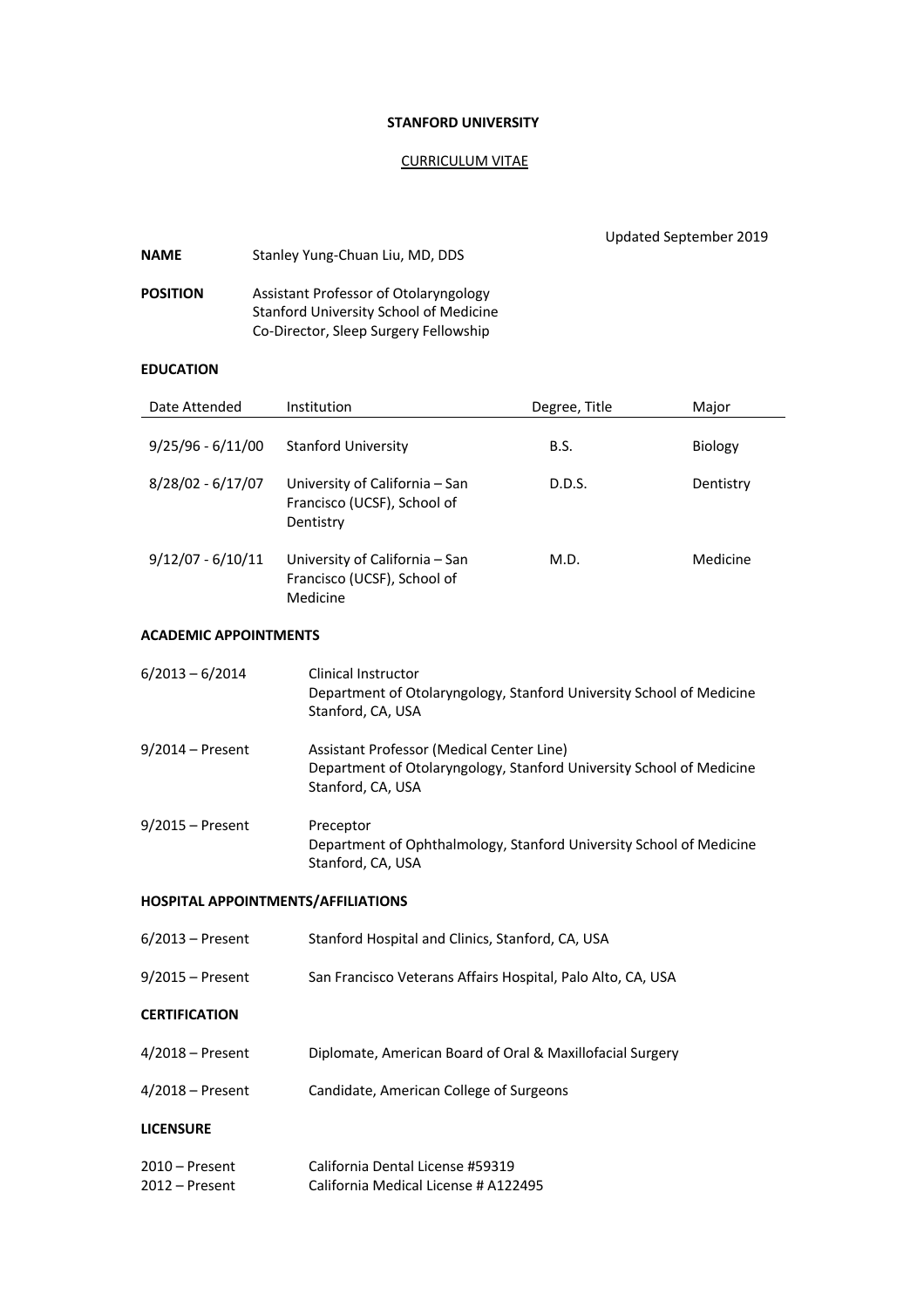#### **HONORS AND AWARDS**

- 2004 Howard Hughes Medical Institute NIH Research Scholarship (Cloister Program)
- 2009 Advanced Training Clinical Research Fellowship, UCSF School of Medicine,
- 2010 Lightowler Scholarship, UCSF School of Medicine,
- 2011 Research Summit Scholarship , Oral Maxillofacial Surgery Foundation
- 2012 Khosla International Scholarship, UCSF Department of Oral & Maxillofacial Surgery
- 2017 Biodesign Faculty Fellowship, School of Medicine, Stanford University
- 2018 Visiting Professor of Otolaryngology, National Cheng Kung University, Taiwan
- 2018 Visiting Professor of Otolaryngology, Pok Oi Hospital, Hong Kong

### **ADMINISTRATIVE APPOINTMENT**

| $9/2014$ – Present | Co-Director, Sleep Surgery Fellowship, Department of Otolaryngology<br>Stanford University, Stanford, CA, USA |
|--------------------|---------------------------------------------------------------------------------------------------------------|
| $7/2019$ – Present | Chief, Oral & Maxillofacial Surgery, Stanford Hospital and Clinics, Stanford,<br>CA. USA                      |

#### **PEER REVIEWED ORIGINAL RESEARCH**

*h*-index = 11 (Academic Otolaryngology National Means: Assistant 4.6 ± 0.2, Associate 8.1 ± 0.4)

1. Terris DJ, Hanasono MM, Liu YC**.**

Reliability of the Muller Maneuver and its Association with Sleep-disordered Breathing.

Laryngoscope. 2000 Nov; 110(11):1819-23.

2. Eliez S, Barnea-Goraly N, Schmitt E, Liu Y, Reiss AL.

Increased Basal Ganglia Volumes in Velo-cardio-facial syndrome (deletion 22q11.2)

Biol Psychiatry. 2002 Jul; 1;52(1): 68-70.

3. Schmidt BL, Pickering V, Liu S, Quang P, Dolan J, Connelly ST, Jordan RCK.

Peripheral Endothelin A Receptor Antagonism Attenuates Carcinoma-induced Pain.

Eur J Pain. 2007; 11:406-414.

4. Dillon JK, Liu SY, Patel CM, Schmidt BL.

Identifying Risk Factors for Postoperative Cardiovascular and Respiratory Complications after Major Oral Cancer Surgery.

Head Neck. 2011 Jan; 33(1):112-6.

5. Chang, FCS, Chen YC, Huang F, Liu S, Chen ZC, Lo LJ, Chen PKT, Huang CS, Chen YR.

Management of Class III Malocclusion in Patients with Osteogenesis Imperfecta.

Journal of Taiwan Society of Plastic Surgery. 2013 Sept; 22(3) 252-9.

6. Yang J, Liu SY, Hossaini-Zadeh M, Pogrel MA.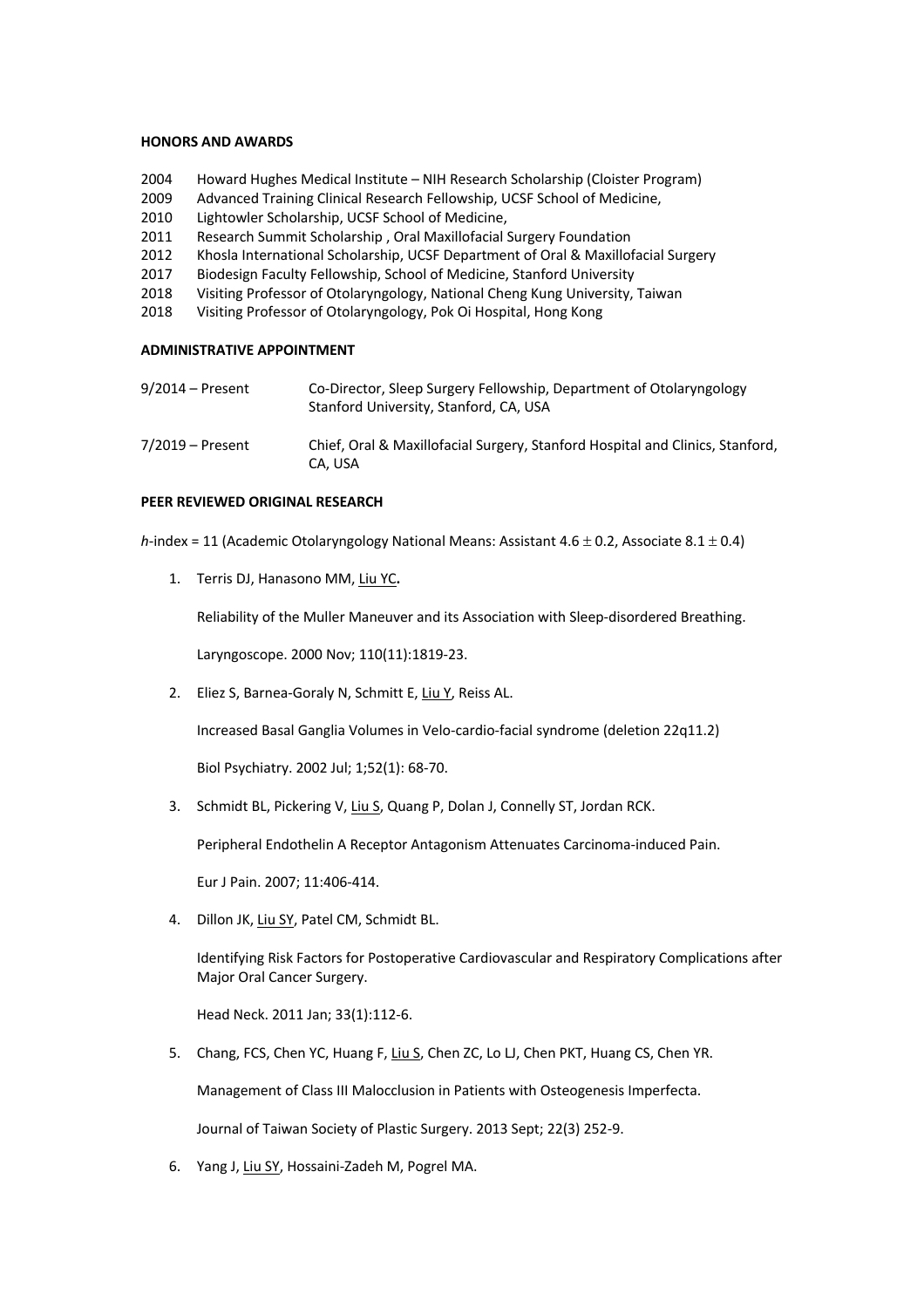Brain abscess potentially secondary to odontogenic infection: case report. Oral Surg Oral Med Oral Pathol Oral Radiol. 2014 Feb;117(2):e108-11.

7. Camacho M, Zaghi S, Certal V, Abdullatif J, Means C, Acevedo J, Liu S, Brietzke SE, Kushida CA, Capasso R.

Inferior Turbinate classification system, grades 1 to 4: Development and validation study.

Laryngoscope. 2015 Feb;125(2):296-302.

8. **Liu SYC**, Huon LK, Powell NB, Riley R, Cho HG, Torre C, Capasso R.

Lateral Pharyngeal Wall Tension after Maxillomandibular Advancement for Obstructive Sleep Apnea is a Marker for Surgical Success: Observations from Drug-induced Sleep Endoscopy.

J Oral Maxillofac Surg. 2015 Aug;73(8):1575-82

9. Camacho M, Liu SY, Certal V, Capasso R, Powell N, Riley R.

Large Maxillomandibular Advancements for Obstructive Sleep Apnea Syndrome: An Operative Technique.

J. Craniomaxillofac Surg. 2015 Sept;43(7):1113-8

10. Lan MC, Liu SY, Lan MY, Modi R, Capasso R.

Lateral pharyngeal wall collapse is associated with hypoxemia in obstructive sleep apnea. Laryngoscope. 2015 Oct;125(10):2408-12

11. **Liu SY**, Huon LK, Iwasaki T, Yoon A, Riley R, Powell N, Torre C, Capasso R.

Efficacy of Maxillomandibular Advancement Examined with Drug-induced Sleep Endoscopy and Computational Fluid Dynamics Airflow Modeling.cOtolaryngology Head Neck Surg. 2016 Jan;154(1):189-95

12. Torre C, Camacho M, Huon LK, Liu SY, Capasso R.

Epiglottis collapse in Adult Obstructive Sleep Apnea: A systematic Review.

Laryngoscope. 2016 Feb;126(2):515-23

13. Camacho M, Dunn B, Torre C, Sasaki J, Gonzales R, Liu SY, Chan D, Certal V, Cable B.B.

Supraglottoplasty for Laryngomalacia with Obstructive Sleep Apnea: A Systematic Review and Meta-Analysis.

Laryngoscope. 2016 May;126(5):1246-55

14. Volner K, Dunn B, Chang ET, Song SA, Liu SY, Brietzke S, O'Connor P, Camacho M.

Transpalatal Advancement Pharyngoplasty for Obstructive Sleep Apnea: a Systematic Review and Meta-Analysis.

Eur Arch Otorhinolaryngology. June 11, 2016.

15. Song S, Wei J, Buttram J, Tolisano A, Chang E, Liu SY, Certal V, Camacho M.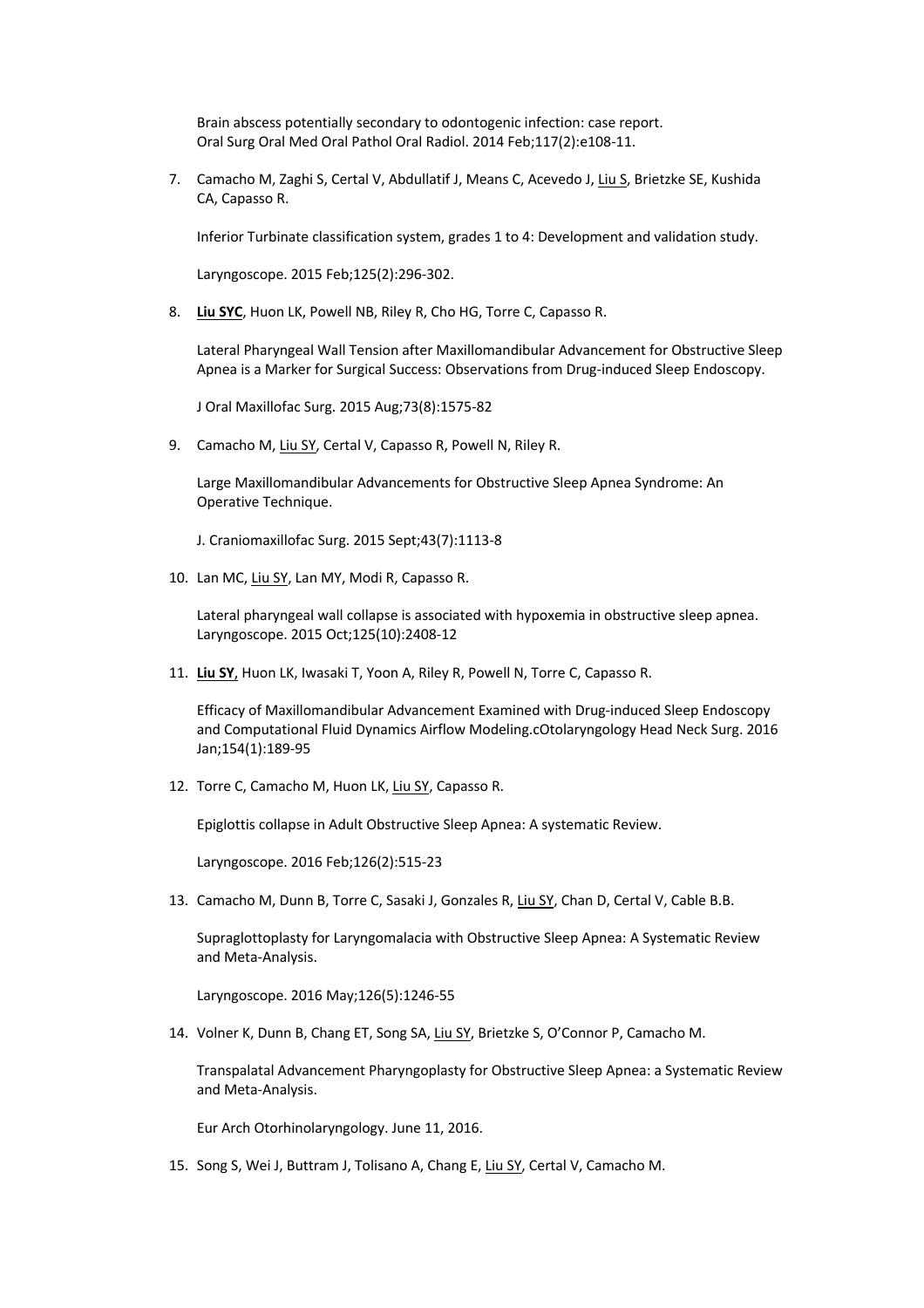Hyoid Surgery Alone for Obstructive Sleep Apnea: A Systematic Review and Meta-Analysis. Laryngoscope. 2016 Jul; 126(7):1702-8

16. Vaezeafshar R, Liu SY, Sidell D.

Inferior Alveolar Nerve Hemangioma. Laryngoscope. 2016 Sep;126(9):2168-70.

17. Song SA, Chang ET, Certal V, Do MD, Zaghi S, Liu SY, Capasso RC, Camacho M.

Genial Tubercle Advancement and Genioplasty for Obstructive Sleep Apnea: A Systematic Review and Meta-Analysis. Laryngoscope. Aug 22, 2016.

18. Lee WJ, Hwang DH, Liu SY, Kim SJ.

Subtypes of Maxillomandibular Advancement Surgery for Patients with Obstructive Sleep Apnea. J. Craniofacial Surgery. Sept 9, 2016

19. Gouveia C, Qureshi H, Kern R, Liu SYC, Capasso R.

An Assessment of Online Information Related to Surgical Obstructive Sleep Apnea Treatment.

Sleep Science and Practice. Accepted November 2016.

20. **Liu SY**, Huon LK, Shih TT, Chen YJ, Lo MT, Wang PC

Dynamic Upper Airway Collapse Observed from Sleep MRI: BMI-matched Severe and Mild OSA Patients.

Eur Arch Otorhinolaryngol. 2016 Nov;273(11):4021-4026

21. **Liu SY**, Huon LK, Lo MT, Chang YC, Chen YJ, Shih TT, Capasso R, Wang PC.

Static Craniofacial Measurements and Dynamic Airway Collapse Patterns Associated with Severe Obstructive Sleep Apnea : A Sleep MRI Study.

Clin Otolaryngol. 273:4021-4026. Nov 2016.

22. Huon LK, Liu SY, Camacho M, Guilleminault C.

The Association Between ophthalmologic diseases and obstructive sleep apnea: A Systematic Review and Meta-Analysis.

Sleep Breath. 2016 Dec;20(4):1145-1154

23. Camacho M, Dunn B, Torre C, Sasaki J, Gonzales R, Liu SY, Chan D, Certal V, Cable B.B.

Laser Assisted Uvulopalatoplasty (LAUP) for Obstructive Sleep Apnea: A Systematic Review and Meta-Analysis.

Sleep. Accepted January 2017.

24. Chang ET, Fernandez-Salvador C, Giambo J, Nesbitt B, Liu SY, Capasso R, Kushida C, Camacho M.

Tongue retaining devices for obstructive sleep apnea: A systematic review and meta-analysis. American Journal of Otolaryngology. Accepted January 2017.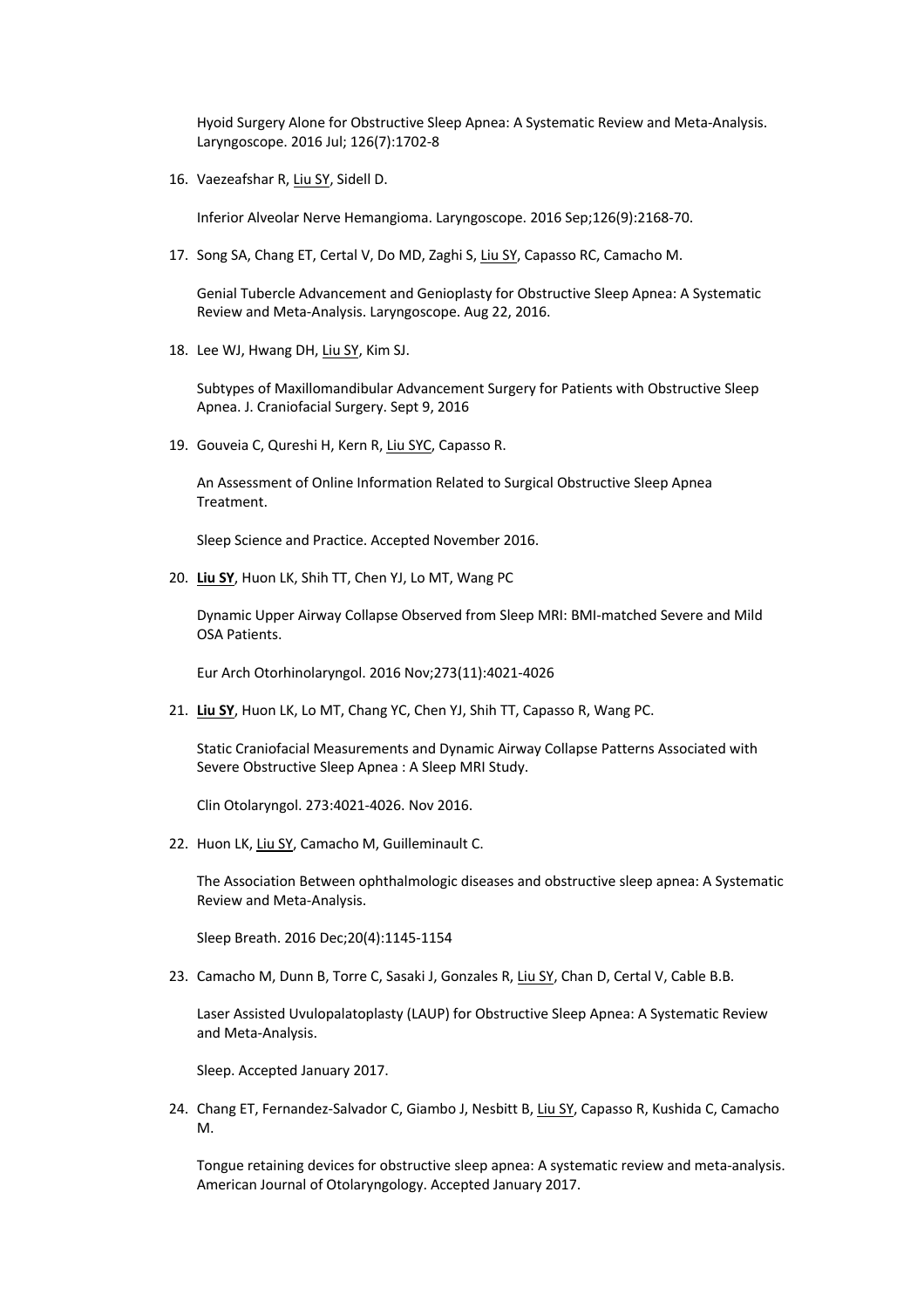25. Gouveia C, Cramer JD, Liu SY, Capasso R.

Sleep Surgery in the Elderly: Lessons from the National Surgical Quality Improvement Program.

Otolaryngology-Head & Neck Surgery. Accepted January 2017.

26. **Liu SY**, Huon LK, Zaghi S, Torre C.

An Accurate Method of Designing and Performing Individual-Specific Genioglossus Advancement.

Otolaryngol Head Neck Surg. 2017 Jan;156(1) 194-197.

27. Gouveia C, Kern R, Liu SY, Capasso R.

The State of Academic Sleep Surgery: A Survey of United States Residency and Fellowship Programs.

Laryngoscope. Accepted Feb 7<sup>th,</sup> 2017.

28. Gouveia CJ, Qureshi HA, Kern RC , Liu SY, Capasso R.

An assessment of online information related to surgical obstructive sleep apnea treatment.

Sleep Science and Practice 2017 1:6

29. **Liu SY**, Leno MB, Chen CT, Liao HT

Comparison of Functional Outcomes and Patient-reported Satisfaction Between Titanium and Absorbable Plates and Screws for Fixation of Mandibular Fractures: a One-year Prospective Study.

J Craniomaxillofac Surg. 2017 May;45(5):704-709

30. Torre C, Capasso R, Zaghi S, Williams R, **Liu SY**.

High incidence of posterior nasal cavity obstruction in obstructive sleep apnea patients.

Sleep Science and Practice 2017 1:8.

31. **Liu SY**, Lee PJ, Awad M, Riley R, Zaghi S.

Corrective Nasal Surgery After Maxillomandibular Advancement for Obstructive Sleep Apnea: Experience from 379 Cases.

Otolaryngol Head Neck Surg. 2017 Jul;157(1) 156-159

32. **Liu SY**, Riley RW.

Continuing the Original Stanford Sleep Surgery Protocol from Upper Airway Reconstruction to Upper Airway Stimulation: Our First Successful Case.

J Oral Maxillofac Surg. 2017 Jul;75(7):1514-1518

33. **Liu SY**, Guilleminault C, Huon LK, Yoon A.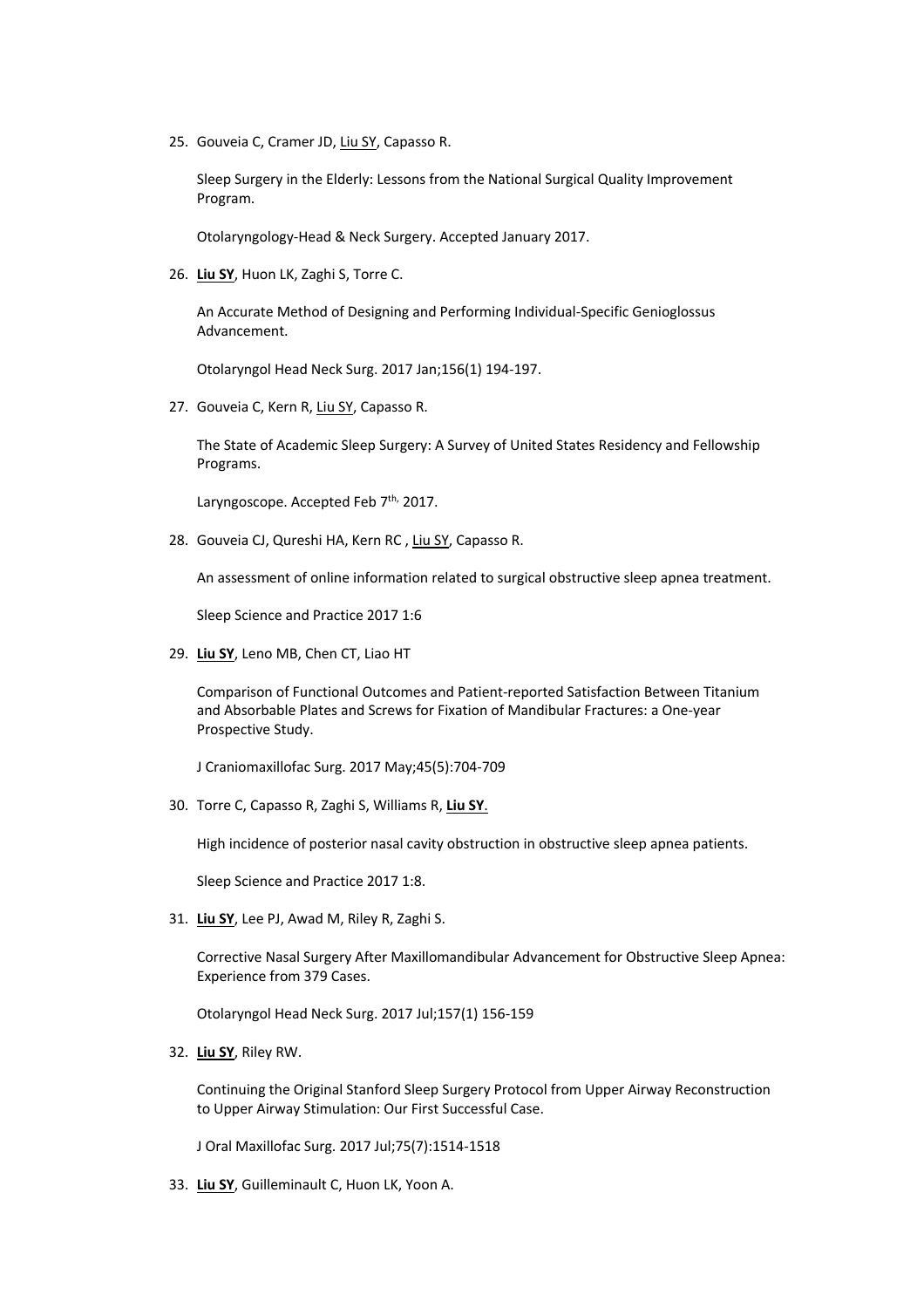Distraction Osteogenesis Maxillary Expansion (DOME) for Adult Obstructive Sleep Apnea Patients with High Arched Palate.

Otolaryngol Head Neck Surg. 2017 Aug;157(2):345-348

34. Hong SO, Chen YF, Jung J, Kwon YD, **Liu SY**

Hypoglossal Nerve Stimulation for Treatment of Obstructive Sleep Apnea: A Primer for Oral and Maxillofacial Surgeons.

Maxillofac Plast Reconstr Surg. 2017 Sep 25;39(1):27. doi: 10.1186/s40902-017-0126-0.

35. Yoon AJ, Zaghi S, Weitzman R, Ha S, Law CS, Guilleminault C, **Liu SY**.

Towards a Functional Definition of Ankyloglossia: Validating Current Grading Scales for Lingual Frenulum Length and Tongue Mobility in 1052 Subjects.

Sleep and Breathing. 2017 Sept; 21(3):767-775.

36. Yoon A, Zaghi S, Ha S, Law C, Guilleminault C, **Liu SY**

Ankyloglossia as a risk factor for maxillary hypoplasia and soft palate elongation: a functional – morphological study.

Orthod Craniofac Res. 2017 Nov;20(4):237-244.

37. Torre C, Liu SY, Kushida C, Nekhendzy V, Huon LK, Capasso R.

Impact of Continuous Positive Airway Pressure in Patients with Obstructive Sleep Apnea During Drug Induced Sleep Endoscopy. Clin Otolaryngol. 2017 Dec;42(6):1218-1223

38. **Liu SY**, Huon LK, Ruoff C, Riley RW, Strohl KP, Peng Z.

Restoration of Sleep Architecture after Maxillomandibular Advancement: Success Beyond the Apnea–Hypopnea Index.

Int J Oral Maxillofac Surg. 2017 Dec;46(12):1533-1538

39. Noller NW, Guilleminault C, Gouveia CJ, Mack D, Vivian C, Abdulaatif J, Mangili S, Liu SY, Zaghi S, Camacho M.

Mandibular Advancement for Adult Obstructive Sleep Apnea: A Systematic Review and Meta-analysis.

J Craniomaxillofac Surg. 2017 Dec;45(12):2035-2040

40. Torre C, Zaghi S, Camacho M, Capasso R, **Liu SY**

Hypopharyngeal Evaluation in Obstructive Sleep Apnea with Awake Flexible Laryngoscopy: Validation and Updates to Cormack-Lehane and Modified Cormack-Lehane Scoring Systems.

Clin Otolaryngol. 2018 Jun;43(3):823-827. doi: 10.1111/coa.13054.

41. Singh SK, Liu S, Capasso R, Kern RC, Gouveia CJ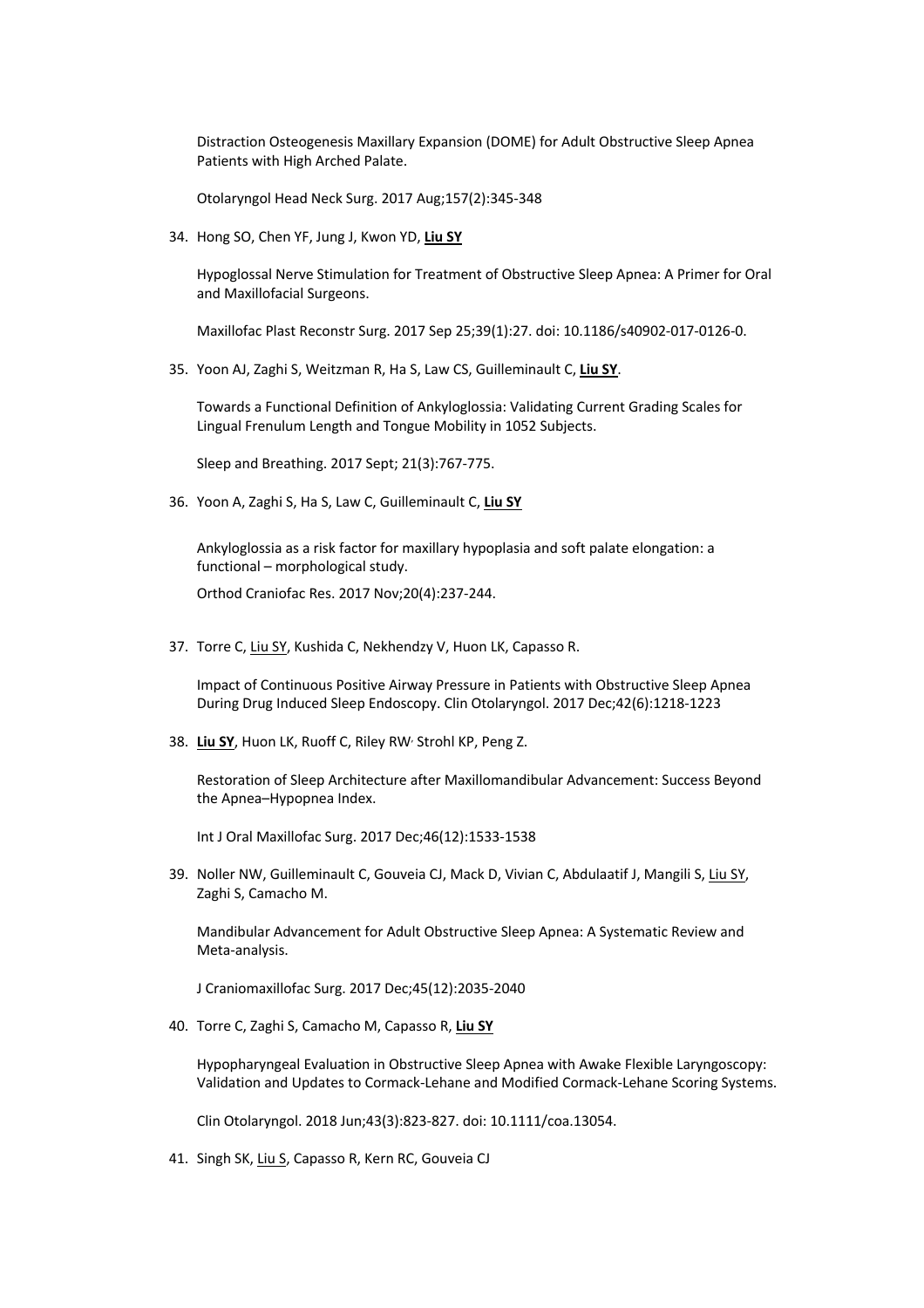Youtube as a Source of Information for Obstructive Sleep Apnea.

Am J Otolaryngol. 2018 Jul - Aug;39(4):378-382. doi: 10.1016/j.amjoto.2018.03.024.

42. Scapuccin M, Schneider L, Rashid N, Zaghi S, Rosa T, Tsuo YA, Liu S, Lazarini P, Capasso R, Ruoff C.

Integrating the Divided Nasal Cannula Into Routine Polysomnography to Assess Nasal Cycle: Feasibility and Effect on Outcomes.

J Clin Sleep Med. 2018 Apr 15;14(4):641-650. doi: 10.5664/jcsm.7062.

43. **Liu SY**, Sidell D, Huon LK, Torre C

"Split to Save" : Accessing Mandibular Lesions Using Sagittal Split Osteotomy with Virtual Surgical Planning.

Ear Nose Throat J. 2018 Mar;97(3):91-96

44. Gouveia CJ, Zaghi S, Camacho M, Liu SYC, Capasso R, Kern RC

Publication Trends and Levels of Evidence in Obstructive Sleep Apnea Literature.

Laryngoscope. 2018 Sep;128(9):2193-2199. doi: 10.1002/lary.27075.

45. Singh SK, Gu D, Capasso R, Liu S, Gouveia CJ

Clinical Trials in Obstructive Sleep Apnea: Recognizing Trends and Future Opportunities.

Laryngoscope. 2019 Aug;129(8):1940-1944. doi: 10.1002/lary.27453.

46. Scapuccin M, Thamboo A, Rashid N, Aguiar T, Zaghi S, Liu S, Lazarin P, Capasso R

Transsphenoidal Pituitary Surgery Effects on Obstructive Sleep apnea in patients with Acromegaly: a Systematic Review and Meta-Analysis.

J Otolaryngol ENT Res. 2018;10(6):306‒310*.* DOI*:* 10.15406*/*joentr*.*2018.10.00368*.*

47. Awad M, Gouveia C, Zaghi S, Camacho M, Liu SY

Changing Practice: Trends in Skeletal Surgery for Obstructive Sleep Apnea.

J. Craniomaxillofac Surg. 2018 Dec 18 . pii: S1010-5182(18)30567-5. doi: 10.1016/j.jcms.2018.11.005.

48. Chang TI, Lee UK, Zeidler MR, Liu SY, Polanco JC, Friedlander AH

Severity of Obstructive Sleep Apnea is Positively Associated with the Presence of Carotid Artery Atheromas.

J Oral Maxillofac Surg. 2019 Jan;77(1):93-99. doi: 10.1016/j.joms.2018.08.004.

49. Wang M, Liu SY, Zhou B, Li Y, Cui S, Huang Q

Effect of Nasal and Sinus Surgery in Patients With and Without Obstructive Sleep Apnea.

Acta Otolaryngol. 2019 Feb 26:1-6. doi: 10.1080/00016489.2019.1575523.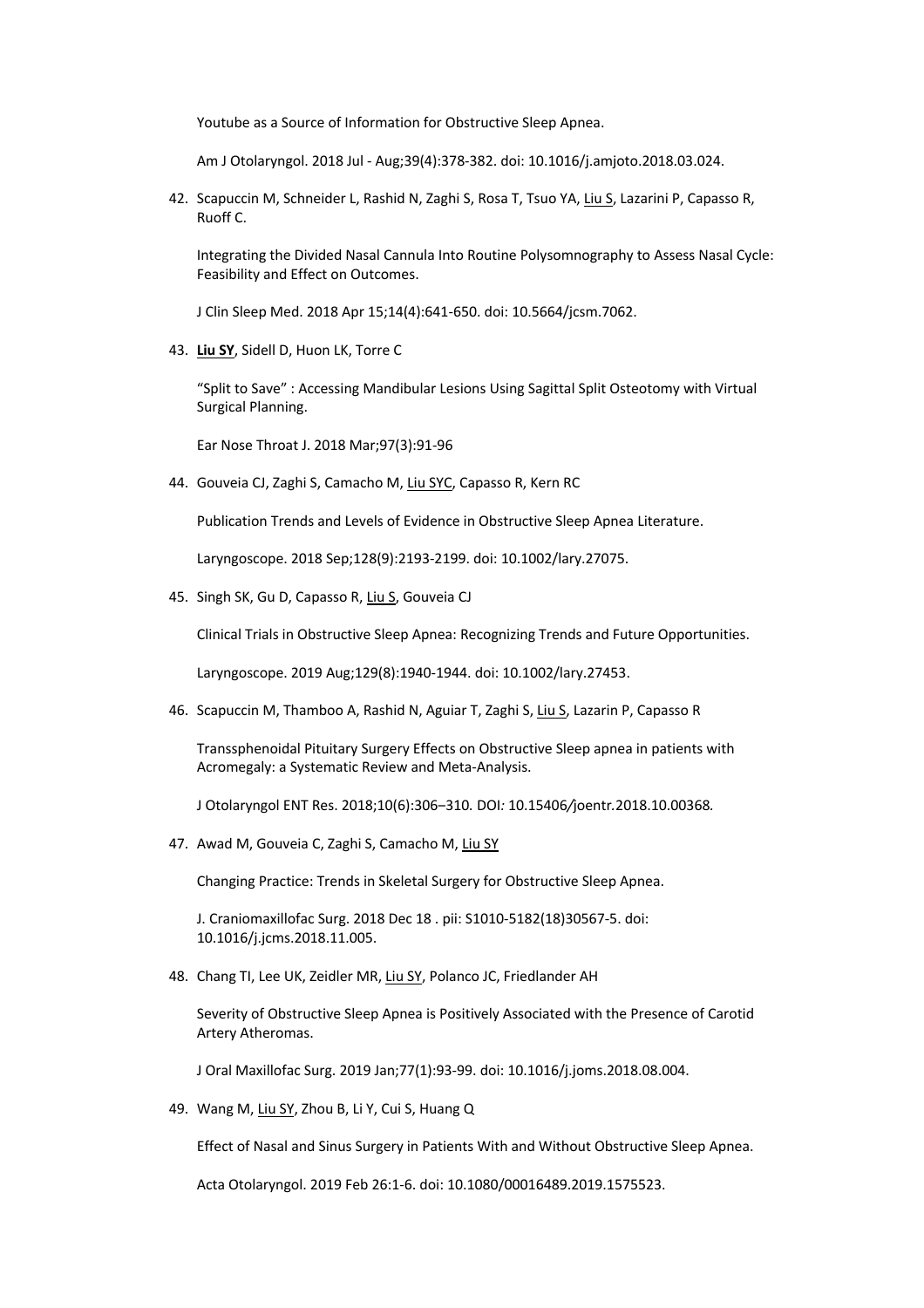50. Green KK, Kent DT, D'Agostino M, Hoff PT, Lin HS, Soose RJ, Gillespie MB, Yaremchuk KL, Carrasco-Llatas M, Woodson BT, Jacobowitz O, Thaler ER, Barrera JE, Capasso RC, Liu SY, Hsia J, Mann D, Meraj TS, Waxman JA, Kezirian EJ

Drug-induced Sleep Endoscopy and Surgical Outcomes: A Multicenter Cohort Study.

Laryngoscope. 2019 Mar;129(3):761-770. doi: 10.1002/lary.27655.

51. Williams R, Patel V, Chen YF, Tangbumrungtham N, Thamboo A, Most SP, Nayak JV, **Liu SY**

The Upper Airway Nasal Complex: Structural Contribution to Persistent Nasal Obstruction.

Otolaryngology Head Neck Surg. 2019 Jul;161(1):171-177. doi: 10.1177/0194599819838262.

52. Abdelwad M, Yoon A, Okland T, Poomkonsarn S, Gouveia C, **Liu SY**

Impact of Distraction Osteogenesis Maxillary Expansion (DOME) on Internal Nasal Valve in Obstructive Sleep Apnea.

Otolaryngol Head Neck Surg. 2019 Aug;161(2):362-367. doi: 10.1177/0194599819842808.

53. Chen YF, Ko EC, Zaghi S, Yoon A, Williams R, Riley R, **Liu, SY**

Optimizing Mandibular Sagittal Split of Large Maxillomandibular Advancement for Obstructive Sleep Apnea: Patient and Surgical Factors.

Clin Oral Investig. 2019 Jul 22. doi: 10.1007/s00784-019-03017-5.

54. Lee UK, Liu SY, Zeidler MR, Tran HA, Chang TI, Friedlander AH

Severe Obstructive Sleep Apnea With Imaged Carotid Plaque is Significantly Associated with Systematic Inflammation.

J Oral Maxillofac Surg. 2019 Aug;77(8):1636-1642. doi: 10.1016/j.joms.2019.02.005.

55. Yoon A, Guilleminault C, Zaghi S, **Liu SY**

Distraction Osteogenesis Maxillary Expansion (DOME) for Adult Obstructive Sleep Apnea Patients with Narrow Maxilla and Nasal Floor.

Sleep Medicine. Accepted May 2019. DOI: 10.1016/j.sleep.2019.06.002

56. Hong SK, Milessi G, Poomkonsarn N, **Liu SYC**

Upper airway stimulation as an alternative to maxillomandibular advancement for obstructive sleep apnoea in a patient with dentofacial deformity: case report with literature review

Int J Oral Maxillofac Surg. Accepted August 2019.

57. Chang ET, Kwon Y, Jung J, Capasso R, Riley R, Liu S, Camacho CM

Genial Tubercle Position and Genioglossus Advancement in Obstructive Sleep Apnea (OSA) Treatment: A Systematic Review

Maxillofacial Plastic and Reconstructive Surgery. 2019;41(1).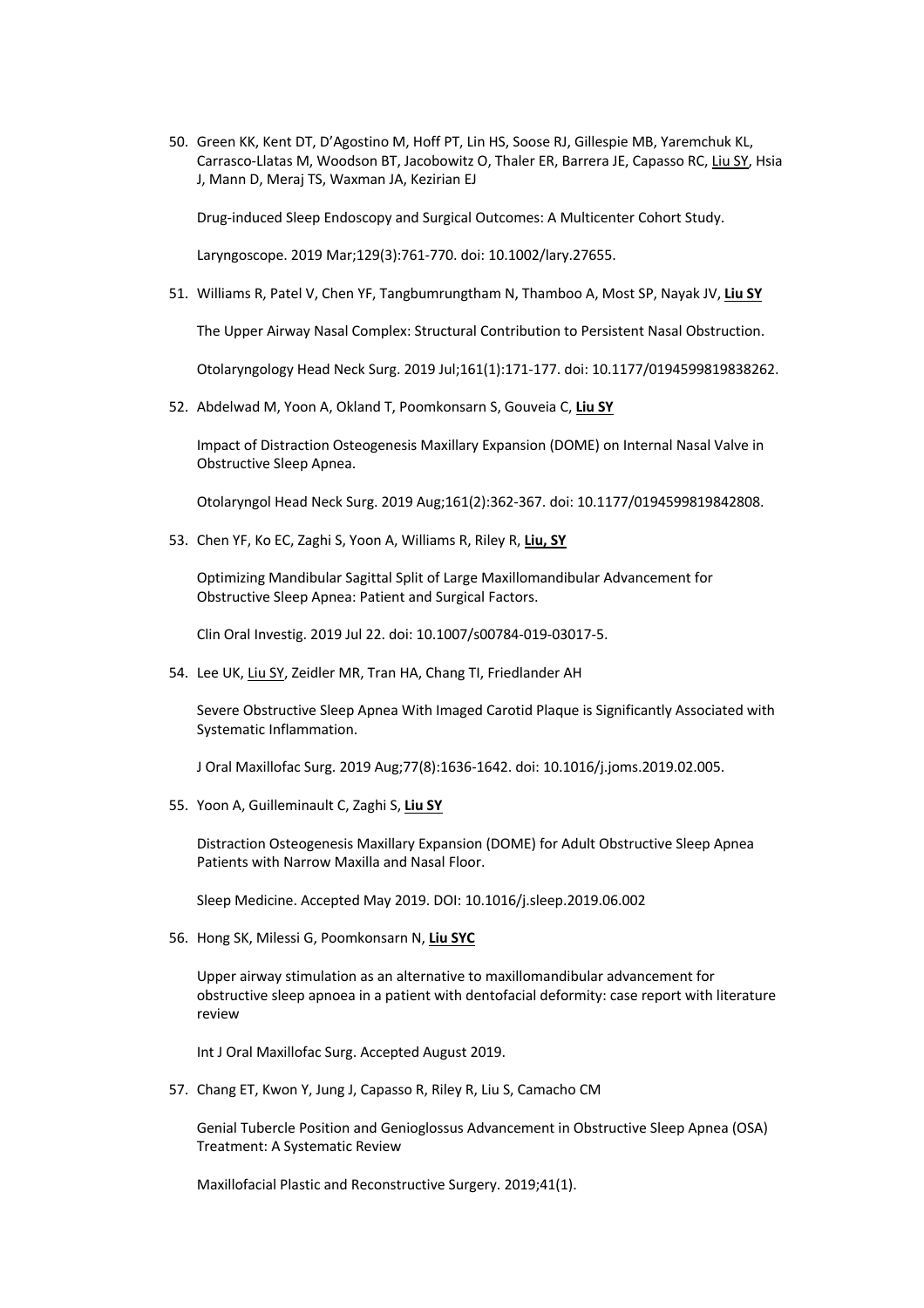58. Zaghi S, Valcu-Pinkerton S, Jabara M, Norouz-Knutsen L, Govardhan C, Moeller J, Sinkus V, Thorsen RS, Downing V, Camacho M, Yoon A, Hang WM, Hockel B, Guilleminault C, Liu S

Lingual Frenuloplasty with Myofunctional Therapy: Exploring Safety and Efficacy in 348 Cases.

Laryngoscope Investigative Otolaryngology. https://doi.org/10.1002/lio2.297

59. Chan Jason YK, Holsinger CF, Liu S, Sorger JM, Azizan M, Tsang R

Augmented Reality for Image Guidance in Transoral Robotic Surgery.

Journal of Robotic Surgery. Accepted October 2019.

### **BOOK CHAPTERS**

1. Stanley Y.C. Liu, Phoebe Goode, Janice Lee.

Surgical Care of the Hemifacial Microsomia Patient. Current Therapy in Oral and Maxillofacial Surgery, Edited by Bhageri, Bell and Khan. Saunders Elsevier, St. Louis, Missouri, 2011. Page 828-834.

2. Robert RC, Liu S, Patel C, Gonzalez M.

Advancements in Office-Based Anesthesia in Oral and Maxillofacial Surgery.

Atlas Oral Maxillofacial Surg Clin N Am 2013; Vol 21:2.

3. Brian Bast, Stanley Y.C. Liu.

Anterior Mandible Fractures. Atlas of Oral and Maxillofacial Surgery, Edited by Tiwana and Kademani. Saunders Elsevier, St. Louis, Missouri, 2015. Page 680-687.

4. Stanley Y.C. Liu, Nelson B. Powell, Robert W. Riley.

Algorithm for Multilevel Treatment, the Riley, Powell, and Liu Stanford Experience.

Sleep Apnea and Snoring (Surgical and Non-surgical Therapy) Edited by Michael Friedman, Ofer Jacobowitz

5. Stanley Y.C. Liu, Nelson B. Powell, Robert W. Riley.

Maxillofacial Techniques in Obstructive Sleep Apnea.

Sleep Apnea and Snoring (Surgical and Non-surgical Therapy) Edition 2 Edited by Michael Friedman, Ofer Jacobowitz

6. Stanley Y.C. Liu, Audrey Yoon, Christian Guilleminault

Maxillary Distraction Osteogenesis with Palatal Implants

Sleep Apnea and Snoring (Surgical and Non-surgical Therapy) Edition 2 Edited by Michael Friedman, Ofer Jacobowitz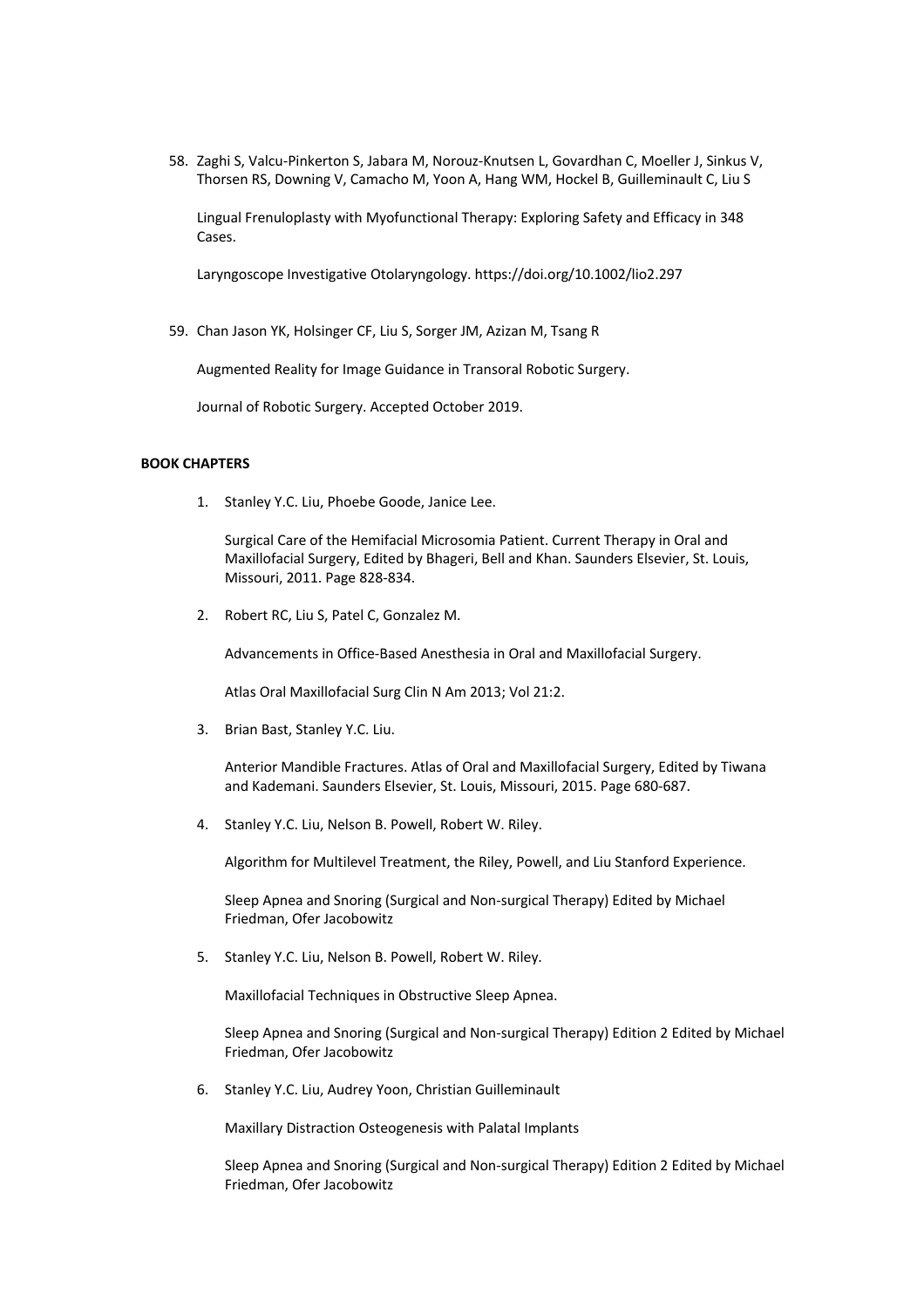7. Stanley Y.C. Liu, Christian Guilleminault, Audrey Yoon

Distraction Osteogenesis with Maxillary Expansion (DOME) for Adult OSA.

Current Concepts in Sleep Surgery, Edition 1, Edited by Nico de Vries – In Press

8. Liu SY, Awad M, Riley R, Capasso R

The Role of the Revised Stanford Protocol in Today's Precision Medicine.

Sleep Med Clin. 2019 Mar;14(1):99-107. doi: 10.1016/j.jsmc.2018.10.013.

9. Stanley Y.C. Liu

Sleep Surgery: From Reconstruction to Restoration and Re-education.

Atlas Oral Maxillofac Surg Clin North Am. 2019 Mar;27(1):xi. doi: 10.1016/j.cxom.2018.12.001.

10. Gupta RJ, Kademani D, Liu SY

Upper Airway (Hypoglossal Nerve) Stimulation for Treatment of Obstructive Sleep Apnea.

Atlas Oral Maxillofac Surg Clin North Am. 2019 Mar;27(1):53-58. doi: 10.1016/j.cxom.2018.11.004.

11. Liu SY, Awad M, Riley RW.

Maxillomandibular Advancement: Contemporary Approach at Stanford.

Atlas Oral Maxillofac Surg Clin North Am. 2019 Mar;27(1):29-36. doi: 10.1016/j.cxom.2018.11.011.

12. Awad M, Gouveia C, Capasso R, Liu SY

Tonsillectomy and Pharyngoplasty : Tissue Preserving Techniques.

Atlas Oral Maxillofac Surg Clin North Am. 2019 Mar;27(1):17-22. doi: 10.1016/j.cxom.2018.11.005.

13. Liu SY, Wayne Riley R, Pogrel MA, Guilleminault C Sleep Surgery in the Era of Precision Medicine.

Atlas Oral Maxillofac Surg Clin North Am. 2019 Mar;27(1):1-5. doi: 10.1016/j.cxom.2018.11.012.

### **BOOKS**

1. Stanley Y.C. Liu

Sleep Surgery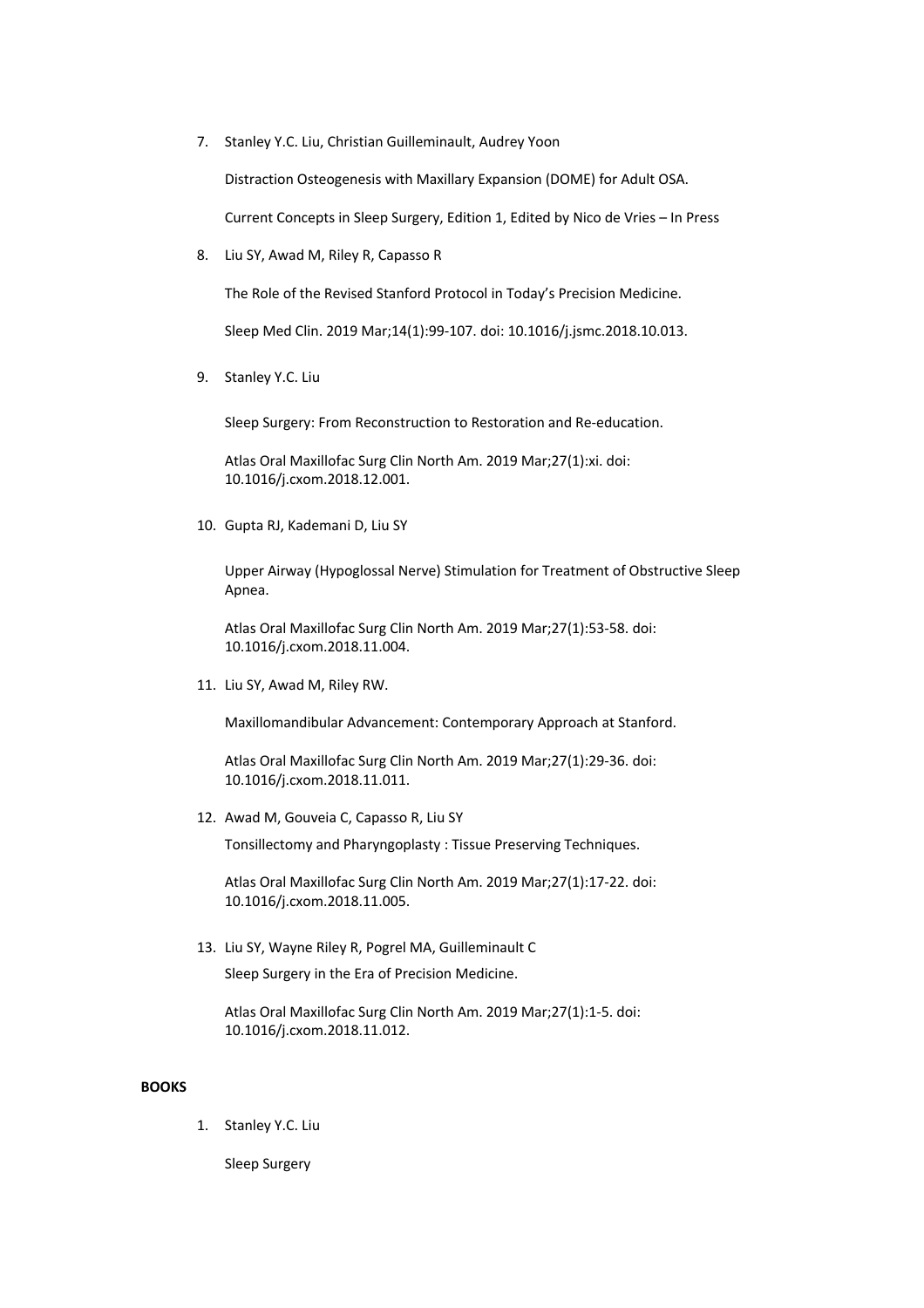Atlas of the Oral and Maxillofacial Surgery Clinics. Volume 27. March 2019. Elsevier.

## **NON-PEER REVIEWED ARTICLES**

1. The California Journal of Oral & Facial Surgery: Let's Slice and DISE: Drug-induced Sedation Endoscopy for Dynamic Airway Evaluation in Patients with Obstructive Sleep Apnea. Vol 17, issue 1, Spring 2015

#### **DIGITAL PUBLICATIONS**

- 2. ENT Today: Hypopharyngeal Approaches to Obstructive Sleep Apnea http://www.enttoday.org/article/hypopharyngeal-approaches-obstructive-sleepapnea/3/ Nov 16<sup>th</sup> 2016
- 3. SCOPE, Stanford Medicine: When is snoring worth worrying about? A Q&A with a Stanford sleep surgeon http://scopeblog.stanford.edu/2016/12/28/when-is-snoring-worth-worrying-about-aqa-with-a-stanford-sleep-surgeon/ Dec 28th 2016

### **EDITORIAL SERVICE**

Ad Hoc Reviewer

| 2014 – present   | Sleep                                |
|------------------|--------------------------------------|
| $2014 - present$ | Otolaryngology - Head & Neck Surgery |
| $2015 - present$ | Sleep Medicine                       |
| $2015 - present$ | JAMA - Facial Plastic Surgery        |
| 2016 – present   | Angle Orthodontist                   |
| 2016 – present   | Sleep Science and Practice           |
| 2017 – present   | Plos ONE                             |
| $2017 - present$ | <b>Clinical Otolaryngology</b>       |
| 2019 – Present   | <b>Clinical Sleep Medicine</b>       |

#### **RESEARCH AWARDS AND GRANTS**

| $2002 - 03$ | Dept. Oral and Maxillofacial Surgery, UCSF: Schmidt, BL (PI)                                                                                                 |
|-------------|--------------------------------------------------------------------------------------------------------------------------------------------------------------|
|             | The Peripheral Mechanisms of Oral Cancer Pain -- Developing a mouse model of                                                                                 |
|             | human oral cancer pain. (Funding: T35 DE 07103-26)                                                                                                           |
|             | Role: Student Researcher                                                                                                                                     |
| 2004 - 05   | Howard Hughes Medical Institute/ National Cancer Institute: Barrett, JC (PI)<br>Analysis of mammalian silencing information regulator (SIRT) proteins during |

- 1) proteins duri adipogenesis. (Funding: Howard Hughes Medical Institute) Role: Howard Hughes Medical Student Scholar
- 2016 17 SPG Neurostimulation in Cluster Patients Clinical Trial Identifier: NCT02510729 Sub-Principal Investigator, Stanford University

Hypothesis: Stimulation of the SPG at low frequencies (20 Hz) is believed to cause a physiological parasympathetic upregulation which increases mean velocity in middle cerebral artery and diameter of the superficial temporal artery.

## **UNIVERSITY ADMINISTRATIVE SERVICE**

Department of Otolaryngology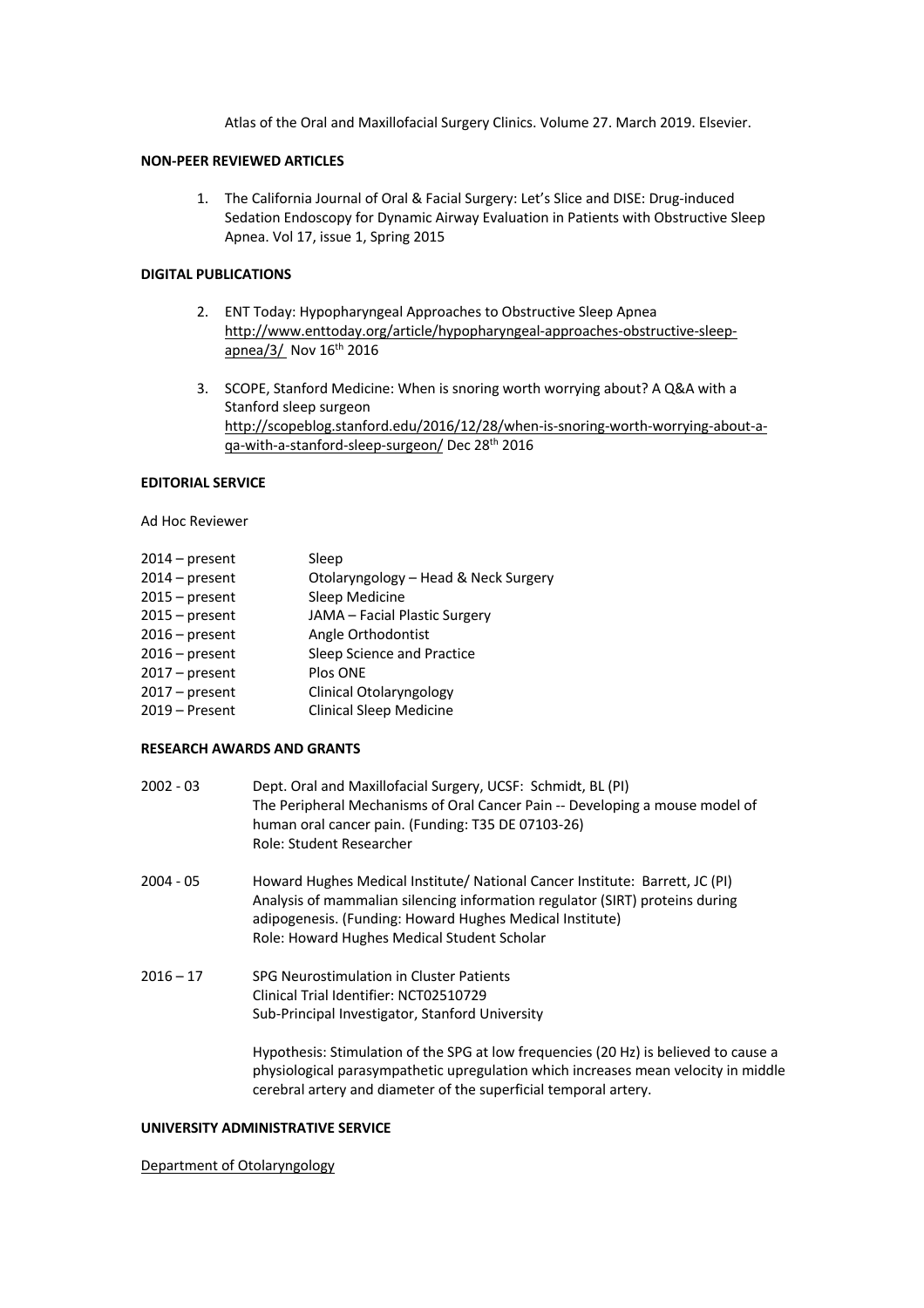| $2015 - 2016$    | <b>Grand Rounds Committee</b>          | Member |
|------------------|----------------------------------------|--------|
| $2016 - 2017$    | Resident Research Symposium            | Member |
| $2016$ – present | Resident Clinical Competency Committee | Member |

## **SERVICE TO PROFESSIONAL ORGANIZATIONS**

**Membership** 

| $2007 - present$ | American Association of Oral and Maxillofacial Surgery        |
|------------------|---------------------------------------------------------------|
| $2014$ – present | American Academy of Otolaryngology                            |
| $2014$ – present | International Society of Sleep Surgery                        |
| $2015 - present$ | World Association of Sleep Medicine / World Congress of Sleep |
| $2015 - present$ | American Academy of Sleep Medicine                            |

Committee Service

| $2016 - 2018$    | Sleep Disorders Committee<br>American Academy of Otolaryngology   | Member                   |
|------------------|-------------------------------------------------------------------|--------------------------|
| $2016$ – present | <b>History and Archives</b><br>American Academy of Otolaryngology | Member                   |
| $2018 - present$ | Sleep Disorders Committee<br>American Academy of Otolaryngology   | <b>Consultant Member</b> |

# Leadership Roles

| 2018 – present | North American Strasbourg Osteosynthesis Research Group Faculty |  |
|----------------|-----------------------------------------------------------------|--|
|                |                                                                 |  |

## **PRESENTATIONS**

## National and Regional Meetings

| 01/2015  | Sleep Medicine Conference, School of Medicine, Stanford, CA                                           |
|----------|-------------------------------------------------------------------------------------------------------|
|          | A Junior Surgeon's Approach to Facial Skeletal Surgery for OSA                                        |
| 10/2015  | Dept. of Otolaryngology, Northwestern University, Chicago, IL                                         |
|          | Grand Rounds: Skeletal Surgery for Obstructive Sleep Apnea in the Era of<br><b>Precision Medicine</b> |
| 03/07/16 | Sleep and Dreams, Stanford University, Stanford, CA                                                   |
|          | Sleep and Dreams: A Surgical Perspective                                                              |
| 04/08/16 | Dept. of Otolaryngology, Kaiser Permanente Northern California, Oakland,<br><b>CA</b>                 |
|          | Grand Rounds: Surgical Management of Obstructive Sleep Apnea                                          |
| 05/23/16 | Sleep and Dreams, Stanford University, Stanford, CA                                                   |
|          | Sleep and Dreams: from Student to Surgeon                                                             |
| 06/22/16 | Dept. of Otolaryngology, University of California - San Francisco, San<br>Francisco, CA               |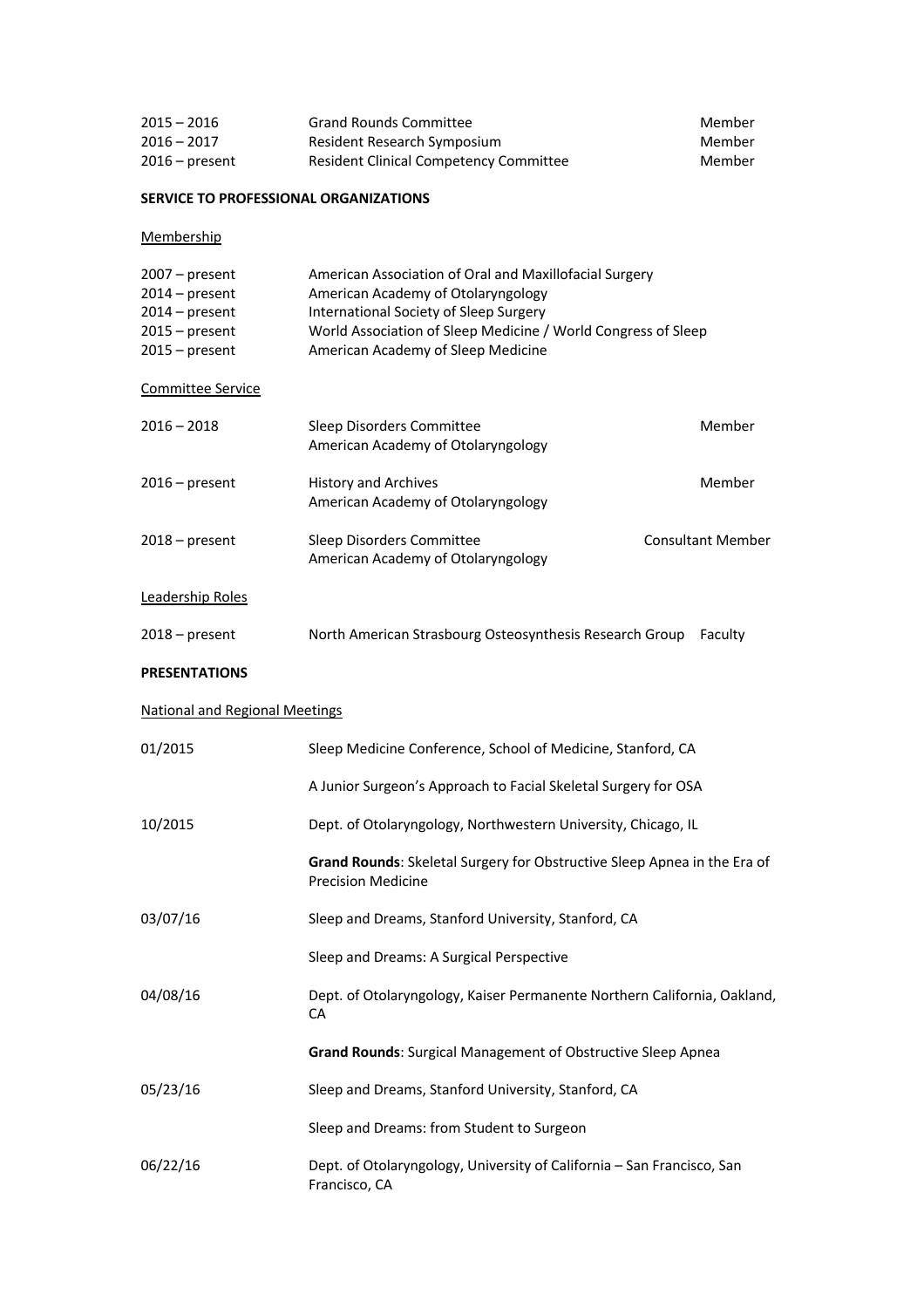|              | Grand Rounds: From Phased to Precision: An Update to the Stanford Sleep<br><b>Surgery Protocol</b>                                                                                                                                                                                                                                                                                                                      |
|--------------|-------------------------------------------------------------------------------------------------------------------------------------------------------------------------------------------------------------------------------------------------------------------------------------------------------------------------------------------------------------------------------------------------------------------------|
| 09/2016      | American Academy of Otolaryngology Annual Meeting, San Diego, CA                                                                                                                                                                                                                                                                                                                                                        |
|              | Sleep Apnea Surgery: A to Z (Instructional course)<br>1.<br>Assessment and Treatment of Hypopharyngeal Obstruction in OSA<br>2.<br>(Mini-seminar)<br>A Novel Technique for Adult Maxillary Expansion using Micro-implants<br>3.                                                                                                                                                                                         |
|              | <b>Mentored Presentations:</b><br>Sleep Surgery in the Elderly: Lessons from the NSQIP Database<br>1.<br>(Chris Gouveia, MD)<br>The Current State of Academic Sleep Surgery in the United States<br>2.<br>(Chris Gouveia, MD)<br>Impact of Adenotonsillectomy on Co-morbid Pediatric ADHD and<br>3.<br>OSA (Anne Huon, MD)<br>Corrective Nasal Surgery after MMA: Experience from 385 Cases<br>4.<br>(Michael Awad, MD) |
| 10/20/16     | American College of Surgeons Clinical Congress, Washington, DC                                                                                                                                                                                                                                                                                                                                                          |
|              | Panelist: Predictors of Surgical Success for Obstructive Sleep Apnea                                                                                                                                                                                                                                                                                                                                                    |
| 02/04/17     | Course in Clinical Polysomnography and Sleep Medicine, The School of<br>Sleep Medicine, Inc., Palo Alto, CA                                                                                                                                                                                                                                                                                                             |
|              | Sleep Surgery at Stanford: Coming Full Circle                                                                                                                                                                                                                                                                                                                                                                           |
| $3/3 - 4/17$ | 2 <sup>nd</sup> Academy of Applied Myofunctional Science Congress, Chicago, IL                                                                                                                                                                                                                                                                                                                                          |
|              | Reconstruction, Restoration, Re-education: Revitalizing Sleep Surgery                                                                                                                                                                                                                                                                                                                                                   |
| 03/05/17     | Sleep and Dreams, Stanford University, Stanford, CA                                                                                                                                                                                                                                                                                                                                                                     |
|              | What Can Giraffes and Elephants Teach us about Sleep Surgery?                                                                                                                                                                                                                                                                                                                                                           |
| 04/05/17     | Step Up to Introductory and Advanced Sleep Dentistry Continuum,<br>Columbus, OH                                                                                                                                                                                                                                                                                                                                         |
|              | Reconstruction, Restoration, Re-education: An Approach to Sleep Surgery                                                                                                                                                                                                                                                                                                                                                 |
| 05/04/17     | American Society of Dental Anesthesiology: 2017 Annual Scientific Session,<br>Fort Lauderdale, FL                                                                                                                                                                                                                                                                                                                       |
|              | Let's "Slice and DISE": Drug-induced Sleep Endoscopy<br>1.<br>When Sleep Surgery Meets DISE: Hypoglossal Nerve Stimulation<br>2.                                                                                                                                                                                                                                                                                        |
| 07/22/17     | Mini-Sleep Residency, University of Pacific, San Francisco, CA                                                                                                                                                                                                                                                                                                                                                          |
|              | Towards a Patient-Centered Approach in Sleep Surgery                                                                                                                                                                                                                                                                                                                                                                    |
| 09/23/17     | California Sleep Society, 10 <sup>th</sup> Annual Education Symposium, Burlingame, CA                                                                                                                                                                                                                                                                                                                                   |
|              | Contemporary Sleep Surgery Protocol: Updates with Maxillary Expansion,<br>MMA, and Hypoglossal nerve stimulation                                                                                                                                                                                                                                                                                                        |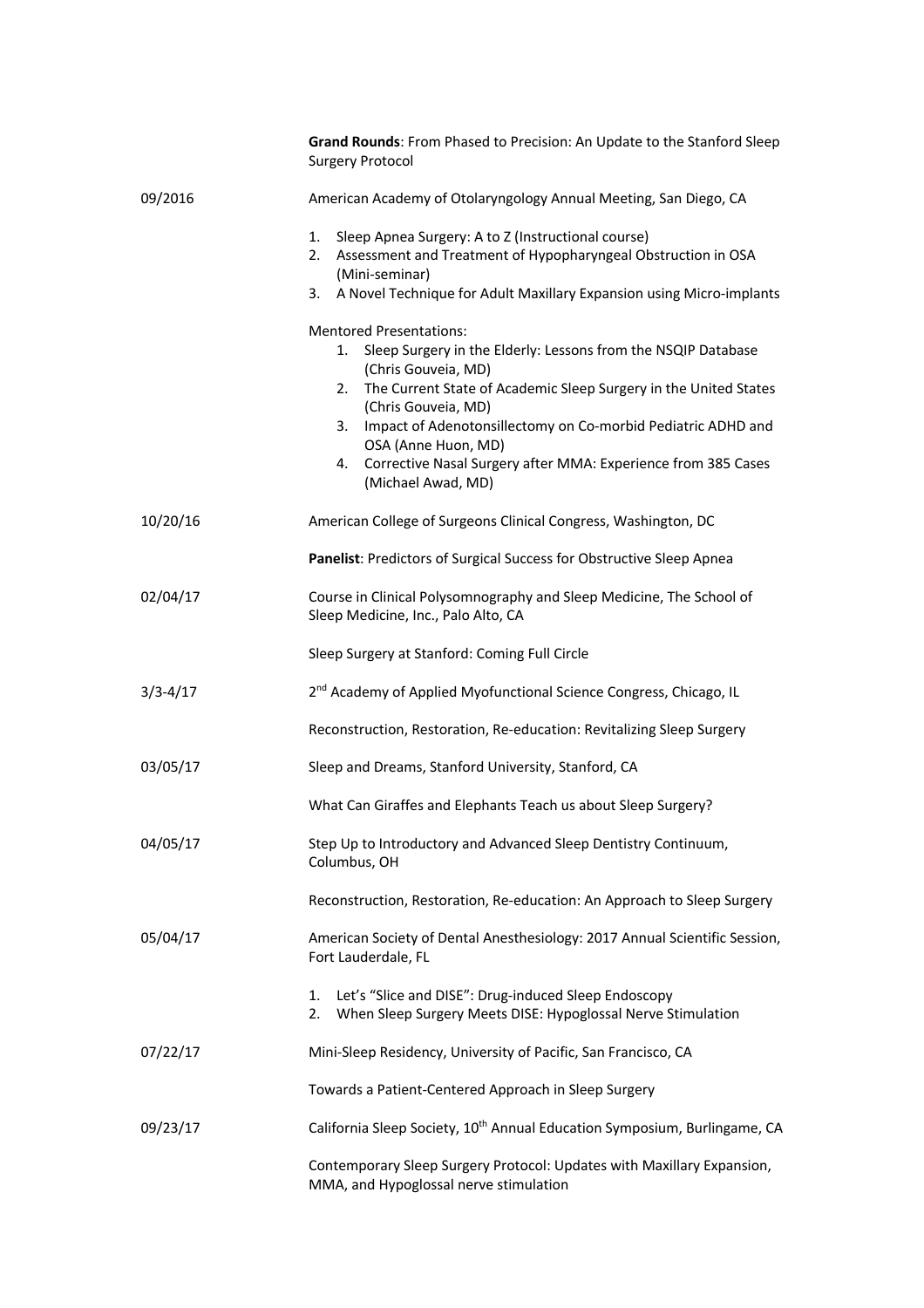| 10/13/17      | Division of Sleep Medicine, Stanford University School of Medicine,<br>Stanford, CA                               |
|---------------|-------------------------------------------------------------------------------------------------------------------|
|               | Grand Rounds: Precision Sleep Surgery: Reconstruction, Restoration, and<br>Re-education                           |
| 11/17/17      | Head and Neck Surgical Associates, Portland, Oregon                                                               |
|               | Past, Present, to Precision: Designer Sleep Surgery                                                               |
| 11/20/17      | Dept. of Anesthesia, Stanford University School of Medicine, Stanford, CA                                         |
|               | Grand Rounds: Frankenstein@200: Breathing & Beauty with Virtual<br><b>Surgical Planning</b>                       |
| 2/12/18       | Pursuit Study Club, Mountain View, California                                                                     |
|               | Past, Present, Precision: Evolution of the Stanford Sleep Surgery Protocol                                        |
| 2/24/18       | Advanced Practices in Sleep Medicine, hosted by University of California,<br>Davis, Las Vegas, Nevada             |
|               | Decision-making in Sleep Surgery: Beyond the Anatomy<br>1.<br>How to Manage Pitfalls in Sleep Apnea Surgery<br>2. |
| 3/7/18        | Sleep and Dreams, Stanford University, Stanford, CA                                                               |
|               | Surgery for Obstructive Sleep Apnea: Lessons Learned from Anthropology<br>and the Giant Panda                     |
| 5/14/18       | Sleep and Dreams, Stanford University, Stanford, CA                                                               |
|               | The Stanford Sleep and Dreams: Sleep Surgery                                                                      |
| 6/23/18       | 53rd Annual Colonel Burke Memorial Dental Symposium, Monterey, CA                                                 |
|               | Designing the Airway for Better Sleep                                                                             |
| 7/20/18       | Common Problems in the ENT Patient, CE, Stanford Health Care, Stanford,<br>CA                                     |
|               | Sleep Apnea and Medical-Surgical Interventions                                                                    |
| 9/15/18       | Mini-Sleep Residency, University of Pacific, San Francisco, CA                                                    |
|               | Sleep Surgery: Decision with Precision                                                                            |
| 9/22/18       | Pediatric Dental Sleep Medicine Symposium: An Interdisciplinary Team<br>Approach, Tufts University, Boston        |
|               | Sleep Surgery: What did We Learn from Kids?                                                                       |
| $10/8 - 9/18$ | American Academy of Otolaryngology Annual Meeting, Atlanta, GA                                                    |
|               | What's New in OSA Management in 2018: Pros and Cons: Part 1<br>1.<br>(Panelist: Pro DISE)                         |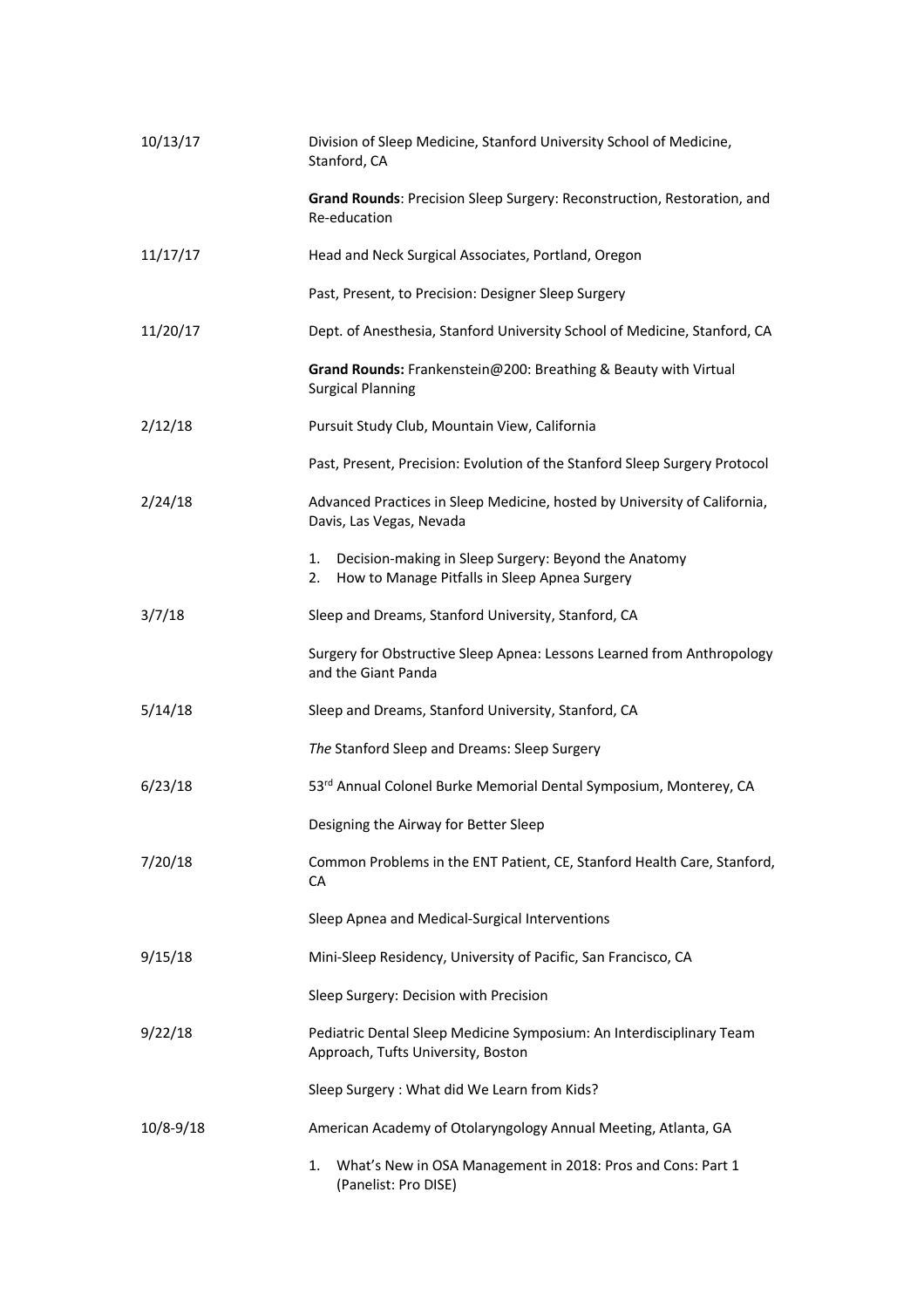|                | What's New in OSA Management in 2018: Pros and Cons: Part 2<br>2.<br>(Panelist: Pro Skeletal Surgery)                                                                                                                                                                          |
|----------------|--------------------------------------------------------------------------------------------------------------------------------------------------------------------------------------------------------------------------------------------------------------------------------|
|                | <b>Mentored Presentations</b>                                                                                                                                                                                                                                                  |
|                | 1.<br>DOME for the Treatment of OSA<br>(Tyler Okland, MD)<br>Maxillary Skeletal Parameters Associated with Persistent<br>2.<br><b>Nasal Obstruction</b><br>(Michael Awad, MD)<br>Is Narrow Maxilla Associated with Complete Concentric<br>3.<br>Collapse?<br>(Eric Thuler, MD) |
| 10/13/18       | 2018 Head and Neck Surgery Symposium - Kaiser Permanente Southern<br>California, Fashion Island, California                                                                                                                                                                    |
|                | Advances in Obstructive Sleep Apnea (OSA) Diagnosis and Surgical<br>1.<br>Management part 1: Diagnosis<br>Advances in Obstructive Sleep Apnea (OSA) Diagnosis and Surgical<br>2.<br>Management part 12: Treatment Options                                                      |
| 10/25/18       | Santa Clara Dental Society, San Jose, California                                                                                                                                                                                                                               |
|                | Designing the Airway for Better Sleep: What I Learned from Maxillary<br>Expansion                                                                                                                                                                                              |
| 11/2/18        | Sleep Medicine Rounds, Stanford University, California                                                                                                                                                                                                                         |
|                | Designing the Airway for Better Sleep: From Reconstruction to Restoration<br>and Re-education                                                                                                                                                                                  |
| 1/14/19        | 41 <sup>st</sup> Annual Marx Oral & Maxillofacial Pathology Reconstruction Course,<br>San Francisco, California                                                                                                                                                                |
|                | Sleep Surgery in the Era of Precision Medicine                                                                                                                                                                                                                                 |
| 1/30/19        | Sleep and Dreams, Stanford University, Stanford, California                                                                                                                                                                                                                    |
| 3/16/19        | 42 <sup>nd</sup> Annual Meeting, National Association for Medical Direction of<br>Respiratory Care, Sonoma, California                                                                                                                                                         |
|                | Surgical Approach to OSA: From Reconstruction to Restoration                                                                                                                                                                                                                   |
| 5/16/19        | Eye, Ear, Nose, Throat Innovation Course, Stanford, California                                                                                                                                                                                                                 |
|                | Disease State and Existing Solutions                                                                                                                                                                                                                                           |
| $6/22 - 23/19$ | Instructor, Pediatric Dental Sleep Medicine Symposium: An<br>Interdisciplinary Team Approach, Tufts University, Boston                                                                                                                                                         |
|                | Sleep Surgery: A Developmental Perspective                                                                                                                                                                                                                                     |
| 7/22/19        | Department of Otolaryngology and Department of Oral & Maxillofacial<br>surgery. Oregon Health Sciences University, Portland, Oregon                                                                                                                                            |
|                | Grand Rounds: Sleep Surgery, From Reconstruction to Restoration                                                                                                                                                                                                                |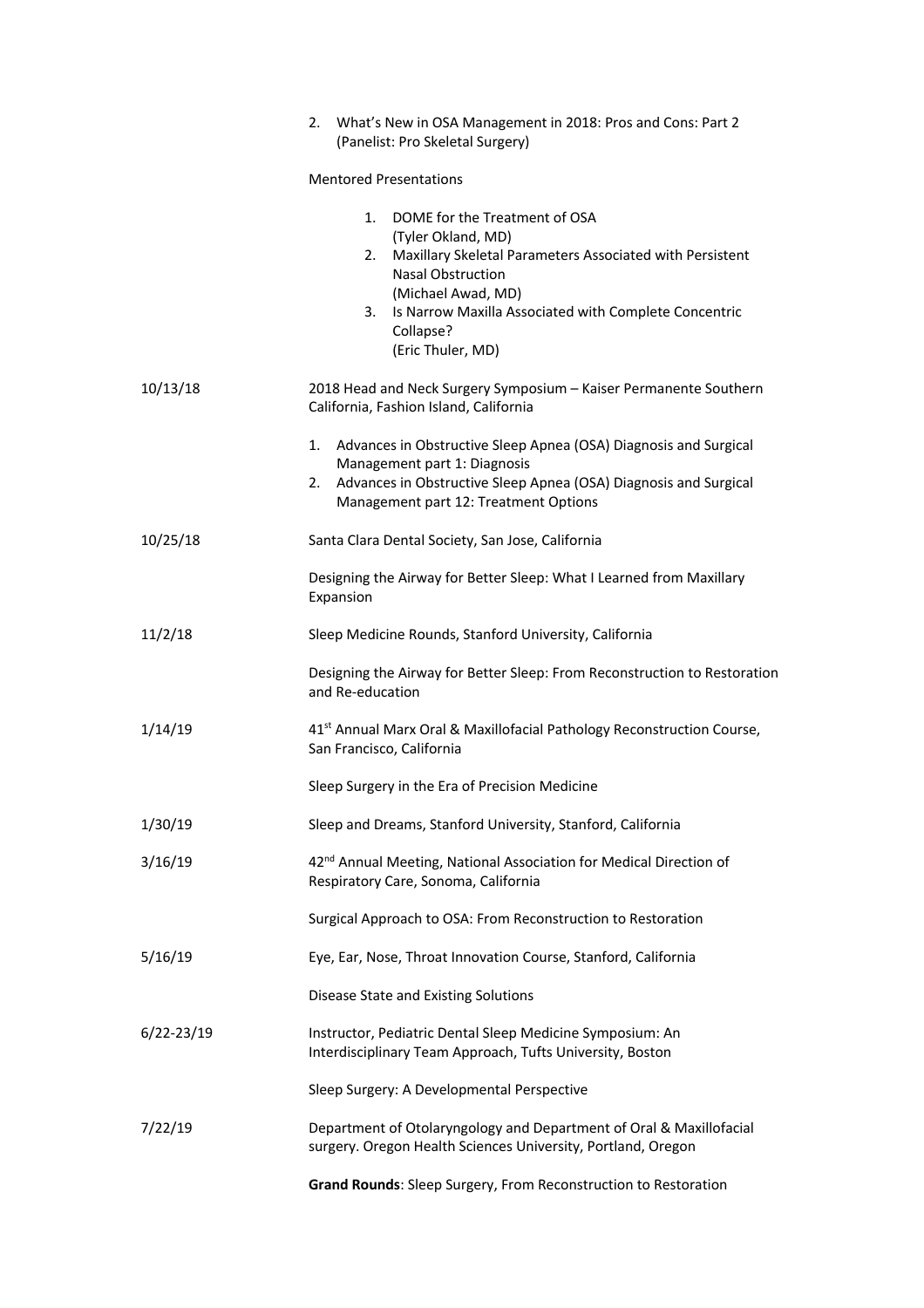International Meetings

| 10/2014   | 4 <sup>th</sup> Network of Asia-Pacific Sleep Specialists, Kuala Lumpur, Malaysia                                                                                                                                                                                                                                                                                                                                                                                                                                                                                                                                                                                   |  |  |  |
|-----------|---------------------------------------------------------------------------------------------------------------------------------------------------------------------------------------------------------------------------------------------------------------------------------------------------------------------------------------------------------------------------------------------------------------------------------------------------------------------------------------------------------------------------------------------------------------------------------------------------------------------------------------------------------------------|--|--|--|
|           | 1.<br>Review of Sleep Apnea Surgery<br>Bite, Breathing, and Beauty: Conundrums of Facial Skeletal Surgery<br>2.                                                                                                                                                                                                                                                                                                                                                                                                                                                                                                                                                     |  |  |  |
| 03 / 2015 | 10 <sup>th</sup> Sleep Respiration Forum, Ansan, South Korea                                                                                                                                                                                                                                                                                                                                                                                                                                                                                                                                                                                                        |  |  |  |
|           | Bite, Breathing, and Beauty: Considerations of Facial Skeletal Surgery                                                                                                                                                                                                                                                                                                                                                                                                                                                                                                                                                                                              |  |  |  |
| 03/2015   | 6 <sup>th</sup> World Association of Sleep Medicine, Seoul, South Korea                                                                                                                                                                                                                                                                                                                                                                                                                                                                                                                                                                                             |  |  |  |
|           | Surgical Mini-implant Assisted Maxillary Expansion (Instructional<br>1.<br>Course)<br>Maxillomandibular Advancement for Obstructive Sleep Apnea - the<br>2.<br>Name Tells Half the Story<br>Static Hyoid Position and Dynamic Lateral Pharyngeal Wall Collapse<br>3.<br>Predict OSA Severity: Observations Based on Sleep MRI                                                                                                                                                                                                                                                                                                                                       |  |  |  |
| 05 / 2015 | Colombian Association of Otorhinolaryngology, Head & Neck, Maxillofacial<br>Surgery and Aesthetic Surgery (ACORL), Barranquilla, Colombia                                                                                                                                                                                                                                                                                                                                                                                                                                                                                                                           |  |  |  |
|           | Surgery first- Cirgia ortognatica sin ortodoncia previa<br>1.<br>Planeamiento virtual para cirugia esqueletica en SAHOS<br>2.<br>3.<br>Cirugia asistida por miniimplantes para expansion rapida de paladar:<br>MMA para la nariz?<br>Avance maxilomandibular. LA importancia de la rotacion angular<br>4.<br>Predictores dinamicos y estaticos de la severidad del SAHOS<br>5.<br>Endoscopia del sueno y analisis computarizado de analisis de flujo"<br>6.<br>Caracterizacion de la via aerea antes de MMA<br>Respiracion y belleza en cirugias condrofaciales y esqueleticas"<br>7.<br>Advance geniogloso y genioplastia de avance. Cual es la diferencia?"<br>8. |  |  |  |
| 11/2015   | 4th Snoring & Sleep Apnea Surgery Course, Singapore General Hospital,<br>Singapore                                                                                                                                                                                                                                                                                                                                                                                                                                                                                                                                                                                  |  |  |  |
|           | Virtual Surgical Planning for Skeletal Sleep Surgery: When is it Useful?<br>1.<br>MMA as Skeletal-Palatopharyngoplasty (S-PPP): Observations from<br>2.<br>DISE and CFD                                                                                                                                                                                                                                                                                                                                                                                                                                                                                             |  |  |  |
| 03/10/16  | 4 <sup>th</sup> International Pediatric Sleep Apnea Association Congress (IPSA), Taipei,<br>Taiwan                                                                                                                                                                                                                                                                                                                                                                                                                                                                                                                                                                  |  |  |  |
|           | Mini-implant Assisted Surgical Rapid Maxillary Expansion in Late Teenagers                                                                                                                                                                                                                                                                                                                                                                                                                                                                                                                                                                                          |  |  |  |
| 04/15/16  | 7 <sup>th</sup> International Sleep Surgery Society Meeting (ISSS), Sao Paolo, Brazil                                                                                                                                                                                                                                                                                                                                                                                                                                                                                                                                                                               |  |  |  |
|           | Dynamic Upper Airway Changes after MMA: What Matters the Most?                                                                                                                                                                                                                                                                                                                                                                                                                                                                                                                                                                                                      |  |  |  |
| 05/13/16  | Visiting Professorship, Cathay General Hospital, Taipei, Taiwan                                                                                                                                                                                                                                                                                                                                                                                                                                                                                                                                                                                                     |  |  |  |
|           | Past, Present, to Precision: the Stanford Surgical Approach to OSA                                                                                                                                                                                                                                                                                                                                                                                                                                                                                                                                                                                                  |  |  |  |
| 07/08/16  | 41 <sup>st</sup> Japanese Society of Sleep Research Conference, Tokyo, Japan                                                                                                                                                                                                                                                                                                                                                                                                                                                                                                                                                                                        |  |  |  |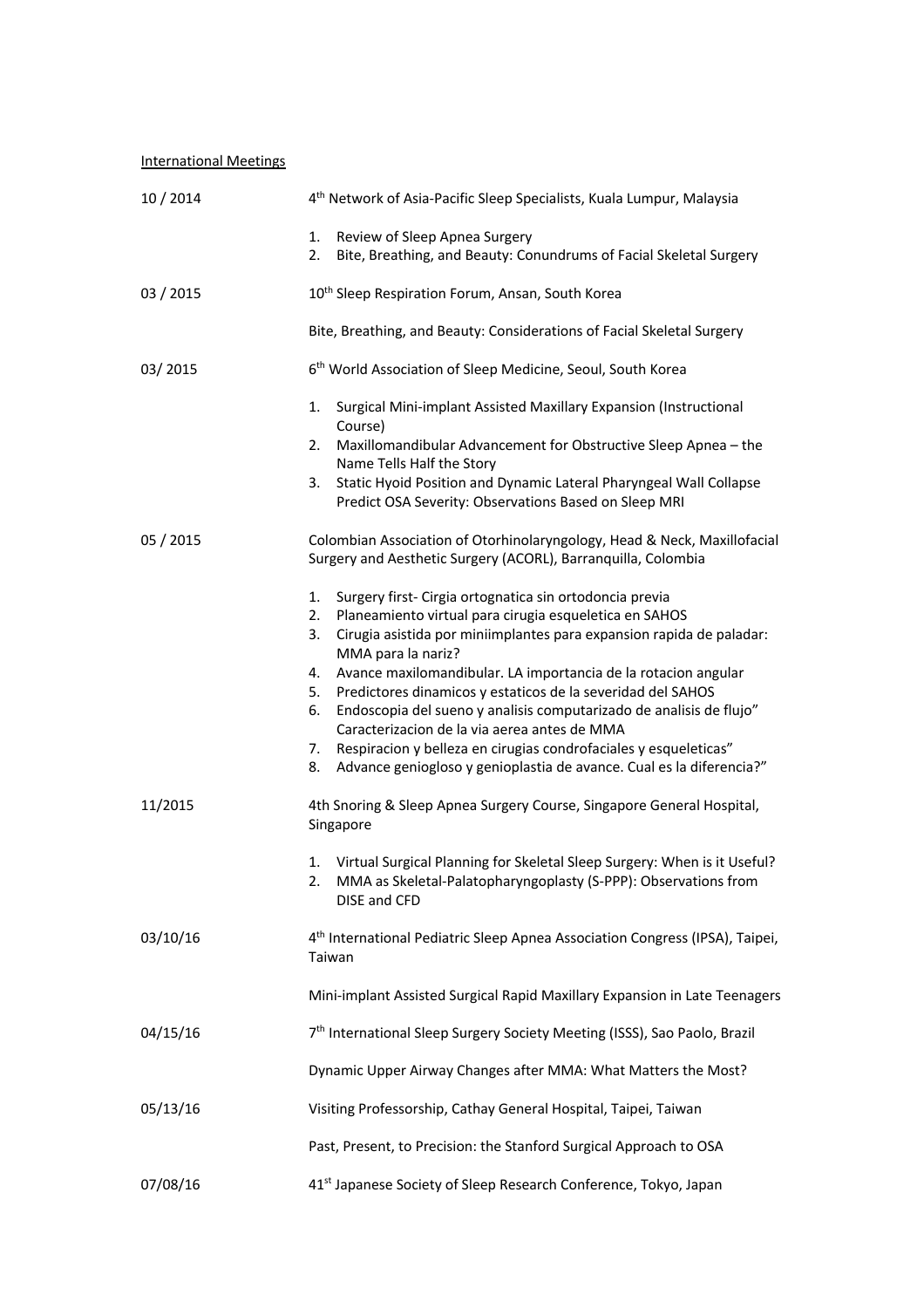|              | The Evolution of the Stanford Approach to Sleep Surgery                                                                                                             |  |  |  |
|--------------|---------------------------------------------------------------------------------------------------------------------------------------------------------------------|--|--|--|
| 10/2016      | 6 <sup>th</sup> Network of Asia-Pacific Sleep Specialists, Manila, Philippines                                                                                      |  |  |  |
|              | Sleep Apnea Surgery in the Era of Precision Medicine: Pre-Surgical<br>1.<br>Evaluation                                                                              |  |  |  |
|              | Sleep Apnea Surgery in the Era of Precision Medicine: The Stanford<br>2.<br><b>Surgical Experience</b>                                                              |  |  |  |
| 10/22-23/16  | 12 <sup>th</sup> Annual Meeting of the Taiwan Academy of Facial Plastic and<br>Reconstructive Surgery, Taipei, Taiwan                                               |  |  |  |
|              | Keynote: Balancing Bite, Breathing, and Beauty in Facial Skeletal<br>1.<br>Surgery                                                                                  |  |  |  |
|              | Live Surgical Demonstration: Functional Genioplasty<br>2.                                                                                                           |  |  |  |
| 11/4/16      | 101 <sup>th</sup> Taiwan Otolaryngology Society Annual Meeting, Linkou, Taiwan                                                                                      |  |  |  |
|              | Keynote: What is New with the Stanford Sleep Surgery Protocol?                                                                                                      |  |  |  |
| $1/3 - 5/17$ | 1st ACE Forum on Orthognathic Surgery, Taichung, Taiwan                                                                                                             |  |  |  |
|              | Airway Stabilization in Sleep Surgery: From Reconstruction to Stimulation                                                                                           |  |  |  |
| 04/30/17     | China Otolaryngology Association Annual Meeting, Shanghai, China                                                                                                    |  |  |  |
|              | Keynote: Past, Present, to Precision: the Stanford Sleep Surgery<br>1.<br>Algorithm                                                                                 |  |  |  |
|              | Seeing the Great Lateral Pharyngeal Wall of OSA with CPAP, MMA, and<br>2.<br><b>UAS</b>                                                                             |  |  |  |
| 05/05/17     | 8 <sup>th</sup> International Sleep Surgery Society (ISSS), Los Angeles, CA                                                                                         |  |  |  |
|              | MMA as First Line Treatment for OSA: Pros and Cons                                                                                                                  |  |  |  |
|              | <b>Mentored Presentations:</b>                                                                                                                                      |  |  |  |
|              | 1. Hardware Removal After Maxillary Mandibular Advancement<br>(MMA) for Obstructive Sleep Apnea (OSA): 23 years of experience<br>from 379 cases. (Michael Awad, MD) |  |  |  |
|              | Distraction Osteogenesis Maxillary Expansion (DOME) for Adult<br>2.<br>Obstructive Sleep Apnea Patients with Narrow and High Arched                                 |  |  |  |
|              | Palate (Audrey Yoon, DDS, MS)<br>Which Surgical and Polysomnographic Factors Correlate with<br>3.                                                                   |  |  |  |
|              | Favorable Mandibular Fracture and Fixation Patterns in Patients<br>with Obstructive Sleep Apnea Undergoing Maxillomandibular                                        |  |  |  |
|              | Advancement? (Yufeng Chen, DDS)<br>Maxillomandibular Advancement With Maxillary Segmental<br>4.<br>Osteotomy To Improve Facial Balance: Does it Work? (Catherine    |  |  |  |
|              | Hong, DDS)                                                                                                                                                          |  |  |  |
|              | Restricted Tongue Mobility and Ankyloglossia are Associated with<br>5.<br>Maxillary Hypoplasia and Soft Palate Elongation (Soroush Zaghi,<br>MD)                    |  |  |  |
|              | Impact of Adenotonsillectomy on Disorder Pharmacotherapy in<br>6.<br>Children with Adenotonsillar Hypertrophy (Anne Huon, MD)                                       |  |  |  |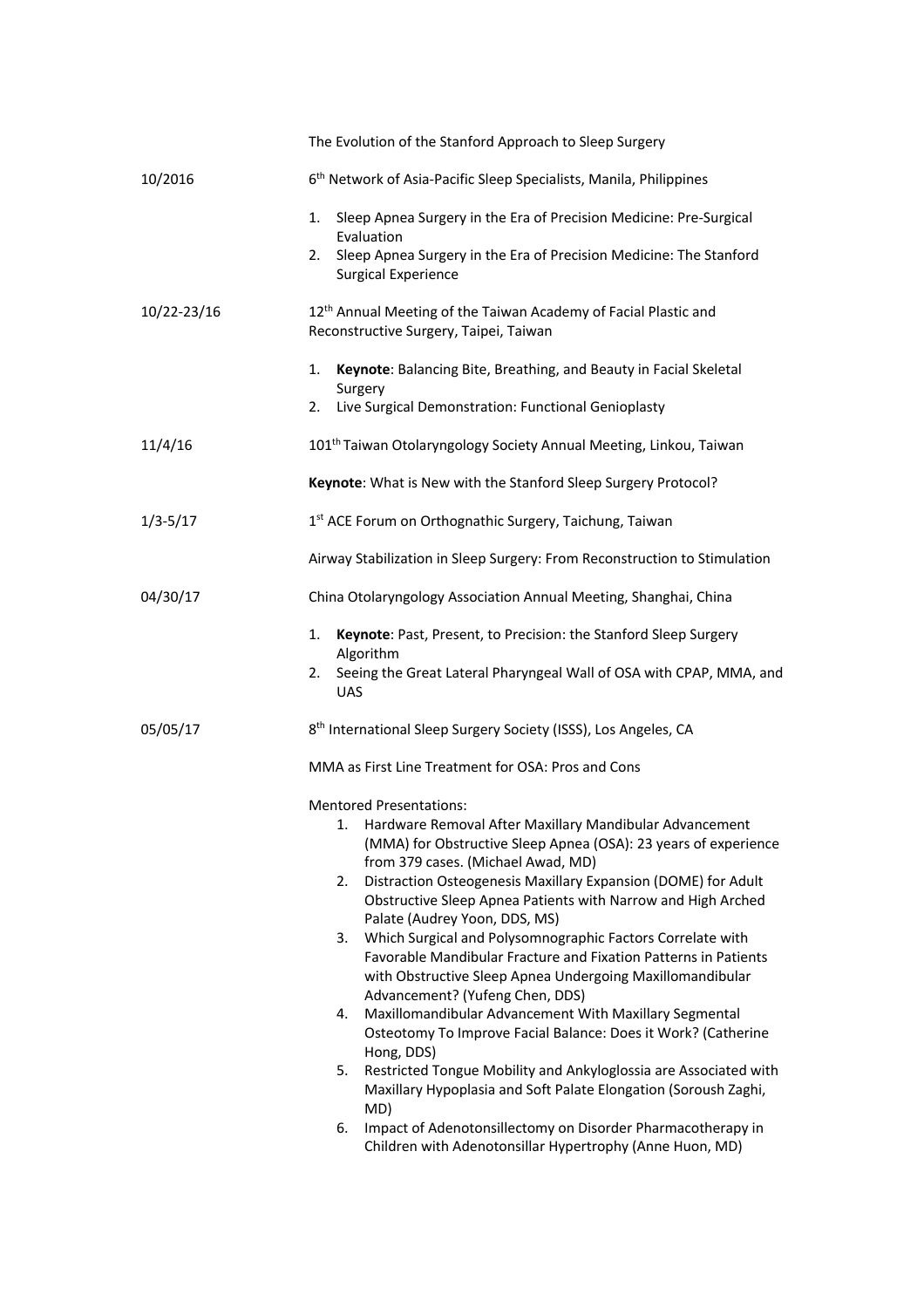| 06/22/17    | Annual Meeting of the Puerto Rico Otolaryngology Society, Dr. Jose T. Pico<br>Lectureship, San Juan, Puerto Rico                                                     |  |  |  |
|-------------|----------------------------------------------------------------------------------------------------------------------------------------------------------------------|--|--|--|
|             | Keynote: Reconstruction, Restoration, and Re-education: Sleep Surgery in<br>the Era of Precision Health                                                              |  |  |  |
| 07/28-29/17 | III Simpósio Internacional de Ortodontia e Cirurgia Ortognática do Hospital<br>Samaritano de São Paulo, São Paulo, Brazil                                            |  |  |  |
|             | Past, Present, and Precision: Evolution of Stanford Sleep Surgery<br>1.<br>Maxillomandibular Advancement and Hypoglossal Nerve Stimulation:<br>2.<br>What We Learned |  |  |  |
| 08/25-26/17 | 5 <sup>th</sup> Snoring & Sleep Apnea Surgery Course, Singapore General Hospital,<br>Singapore                                                                       |  |  |  |
|             | Updating the Stanford Experience: GGA, MMA, Hypoglossal Nerve<br>1.<br>Stimulation, and Introducing DOME                                                             |  |  |  |
| 10/8-10/17  | World Sleep Congress, Prague, Czech Republic                                                                                                                         |  |  |  |
|             | Distraction osteogenesis maxillary expansion (DOME) for adult OSA<br>1.<br>Patients (course instructor)                                                              |  |  |  |
|             | Reconstruction to Restoration and Re-education: Myofunctional<br>2.<br>Therapy as a Missing Link in Sleep Surgery (course instructor)                                |  |  |  |
|             | MMA after Maxillary Expansion (symposium panelist)<br>3.<br>Distraction osteogenesis maxillary expansion (DOME) for adolescents,<br>4.                               |  |  |  |
|             | Pros and Cons (symposium panelist)<br>Designer Sleep Surgery (symposium panelist)<br>5.                                                                              |  |  |  |
|             |                                                                                                                                                                      |  |  |  |
| 10/22/17    | 5 <sup>th</sup> Guangzhou Sleep Medicine Congress, Shenzhen, China                                                                                                   |  |  |  |
|             | MMA: What it is, and is not                                                                                                                                          |  |  |  |
| 11/3/17     | 56 <sup>th</sup> Congress of the Korean Association of Maxillofacial Plastic<br>Reconstructive Surgeons, Seoul National University, Seoul, South Korea               |  |  |  |
|             | Designer Sleep Surgery: Stanford Style                                                                                                                               |  |  |  |
| 11/11/17    | Quebec Society of Maxillofacial Surgery Annual Meeting, Montreal, Canada                                                                                             |  |  |  |
|             | Past, Present, to Precision: Evolution of Sleep Surgery at Stanford                                                                                                  |  |  |  |
| 12/2/17     | Karl Storz Visiting Professorship, The Hong Kong Society of<br>Otorhinolaryngology, Head and Neck Surgery, Hong Kong                                                 |  |  |  |
|             | Airway Design for Sleep Surgery: Surgical Solutions for Obstructive Sleep<br>Apnea                                                                                   |  |  |  |
| 3/23/18     | 2 <sup>nd</sup> Congress of Asian Society of Sleep Medicine, Seoul, South Korea                                                                                      |  |  |  |
|             | To Expand, to Advance, and to Inspire: Contemporary Approaches to<br>1.<br>Sleep Surgery<br>2.                                                                       |  |  |  |
|             | Missed Milestones in Pediatric OSA Care: Can Surgery Help?                                                                                                           |  |  |  |
| 4/7/18      | 9 <sup>th</sup> International Sleep Surgery Society (ISSS), Munich, Germany                                                                                          |  |  |  |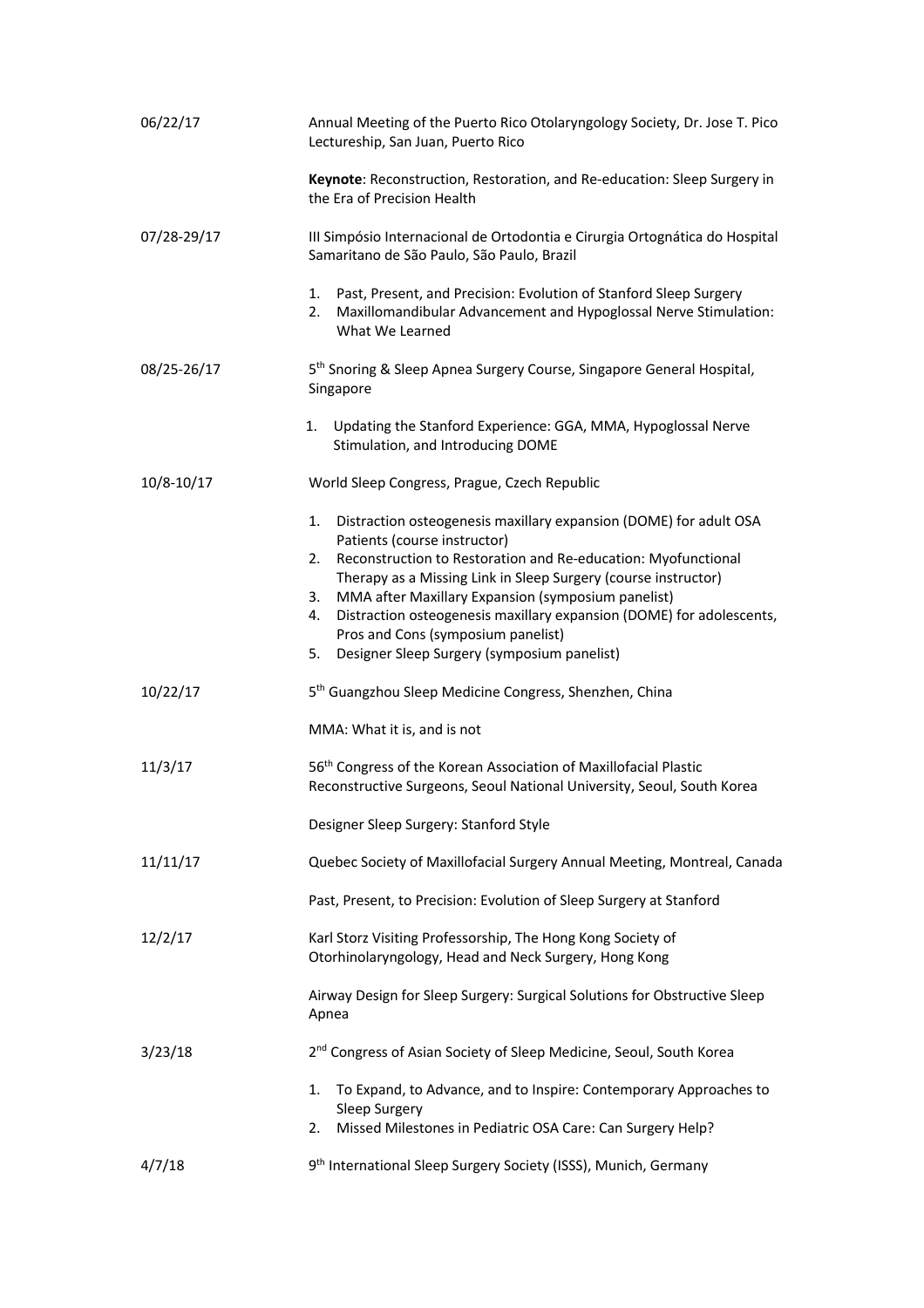|                | Symposium Chair: Maxillomandibular Advancement                                                                                                                                                                                                                                                       |  |  |  |
|----------------|------------------------------------------------------------------------------------------------------------------------------------------------------------------------------------------------------------------------------------------------------------------------------------------------------|--|--|--|
|                | <b>Mentored Presentations:</b><br>Biomechanical and Stress Distribution Effects of Maxillary<br>1.<br>Expansion Methods, SARPE, MARPE, DOME (Yufeng Chen, DDS)<br>Combining MMA and Upper Airway Stimulation: When and Why?<br>2.<br>(Sophia Hsu, MD)                                                |  |  |  |
| $5/2 - 3/18$   | 9 <sup>th</sup> Singapore Allergy and Rhinology Conference, Singapore                                                                                                                                                                                                                                |  |  |  |
|                | Sleep Surgery: Updated Stanford Protocol<br>1.<br>2.<br>Sleep Surgery: Refractory Sleep Apnea                                                                                                                                                                                                        |  |  |  |
| 6/30/18        | 10 <sup>th</sup> Chinese Sleep Research Society Conference, Harbin, China                                                                                                                                                                                                                            |  |  |  |
|                | Keynote: Designer Sleep Surgery with Emphasis on Skeletal Surgery and<br>Neurostimulation                                                                                                                                                                                                            |  |  |  |
| $7/25 - 26/18$ | Encontro Internacional Em Medicina Do Sono, Sao Paulo, Brazil                                                                                                                                                                                                                                        |  |  |  |
|                | Quando Indicar o AMM?<br>1.<br>2.<br>O Que Esperar Para Os Proximos Anos?                                                                                                                                                                                                                            |  |  |  |
| $11/7 - 10/18$ | 13 <sup>th</sup> Asian Congress of Oral and Maxillofacial Surgery, Taipei, Taiwan                                                                                                                                                                                                                    |  |  |  |
|                | Surgery Surgery: Decision by Precision                                                                                                                                                                                                                                                               |  |  |  |
|                | <b>Mentored Presentations</b>                                                                                                                                                                                                                                                                        |  |  |  |
|                | Optimizing Efficacy of Upper Airway Stimulation with Skeletal Surgery<br>1.<br>for Severe OSA (Grace K.J. Chen, DDS)<br>Why and When does MMA Work Best? (Allen Huang, DDS, MD)<br>2.<br>Rapid Return to Function after MMA for OSA: Optimizing Sagittal Split<br>3.<br>Osteotomy (Yufeng Chen, DDS) |  |  |  |
| 12/16/18       | 2 <sup>nd</sup> International Scientific Orthodontic Forum: Science to Chairside, Seoul,<br>South Korea                                                                                                                                                                                              |  |  |  |
|                | Designing the Airway for Better Sleep<br>1.<br>Impact of DOME on Combined Procedures: MMA, TORS, Hypoglossal<br>2.<br>Nerve Stimulation                                                                                                                                                              |  |  |  |
| 1/19/19        | The Hong Kong College of Otorhinolaryngologists, Cricket Club, Hong Kong                                                                                                                                                                                                                             |  |  |  |
|                | Sleep Surgery: Putting It Altogether                                                                                                                                                                                                                                                                 |  |  |  |
| 4/25-26/19     | Co-Chair, Singapore Sleep Allergy and Rhinology Conference Sleep<br>Workshop, Singapore                                                                                                                                                                                                              |  |  |  |
|                | The Role of MMA in Today's Stanford Sleep Surgery Protocol<br>1.<br>2.<br>Cadaveric Demonstration and Dissection: Skeletal Surgery                                                                                                                                                                   |  |  |  |
| 5/11/19        | 10 <sup>th</sup> International Sleep Surgery Society (ISSS), New York City, New York                                                                                                                                                                                                                 |  |  |  |
|                | MMA with Adjunctive Procedures                                                                                                                                                                                                                                                                       |  |  |  |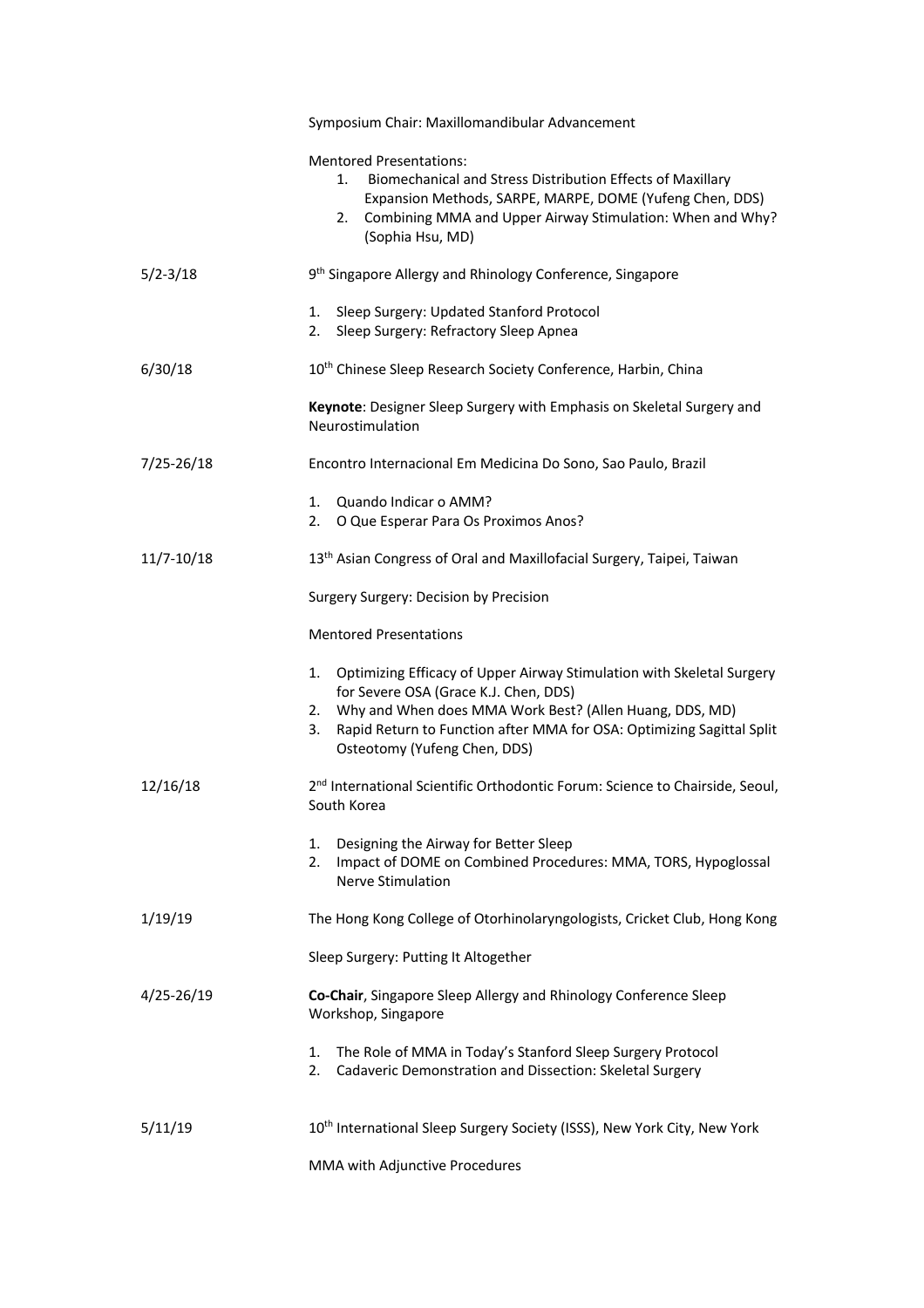| $6/8 - 2/19$                   | Invited Speaker, 33rd Annual Meeting, SLEEP (Associated Professional Sleep<br>Societies), San Antonio, Texas, USA                                                                                                                                                                                                                                                                          |  |  |  |  |
|--------------------------------|--------------------------------------------------------------------------------------------------------------------------------------------------------------------------------------------------------------------------------------------------------------------------------------------------------------------------------------------------------------------------------------------|--|--|--|--|
|                                | Sleep Surgery: From Past and Present to Precision                                                                                                                                                                                                                                                                                                                                          |  |  |  |  |
|                                | <b>Mentored Presentations</b>                                                                                                                                                                                                                                                                                                                                                              |  |  |  |  |
|                                | The Relationship Between Continuous Positive Airway Pressure<br>1.<br>Treatment in Obstructive Sleep Apnea Syndrome and<br>Sensorineural Hearing Loss: A Prospective Cohort Study (Jessie<br>Chao-Yun Chi, MD)<br>Upper Airway Stimulation: Who are the Patients Really Going for<br>2.<br>it? (Sasikarn Poomkonsarn, MD)<br>Upper Airway Stimulation: Titration Beyond the Attended<br>3. |  |  |  |  |
|                                | Polysomnography (Emmanuel During, MD)                                                                                                                                                                                                                                                                                                                                                      |  |  |  |  |
|                                | The Effect of Sleeping Position on the Efficacy of Hypoglossal<br>4.<br>Nerve Stimulation (Courtney Chou, MD)                                                                                                                                                                                                                                                                              |  |  |  |  |
| 6/14/19                        | 25 <sup>th</sup> Spanish Congress of Oral and Maxillofacial Surgery, Seville, Spain                                                                                                                                                                                                                                                                                                        |  |  |  |  |
|                                | Keynote Sleep Surgery: From Past, Present, to Precision                                                                                                                                                                                                                                                                                                                                    |  |  |  |  |
| 7/13/19                        | 10 <sup>th</sup> Chinese Sleep Medicine Congress, Taiyuan, China                                                                                                                                                                                                                                                                                                                           |  |  |  |  |
|                                | Keynote Sleep Surgery: From Reconstruction to Restoration                                                                                                                                                                                                                                                                                                                                  |  |  |  |  |
|                                | <b>Mentored Presentations</b>                                                                                                                                                                                                                                                                                                                                                              |  |  |  |  |
|                                | Histopathological and Morphologic Risk Factors Of the Maxillary<br>1.<br>Sinus in OSA Patients Undergoing MMA (Sasikarn Poomkonsarn,<br>MD)                                                                                                                                                                                                                                                |  |  |  |  |
|                                | Improving Outcome with Skeletal and UPPP Surgery in OSA<br>2.<br>Patients (Young-Eun Jung, DDS, MS)                                                                                                                                                                                                                                                                                        |  |  |  |  |
|                                | Pattern Recognition: Using DISE for Targeted MMA (Allen Huang,<br>3.<br>DDS, MD)                                                                                                                                                                                                                                                                                                           |  |  |  |  |
| <b>Visiting Professorships</b> |                                                                                                                                                                                                                                                                                                                                                                                            |  |  |  |  |
| $9/4 - 7/18$                   | National Cheng Kung University, Tainan, Taiwan                                                                                                                                                                                                                                                                                                                                             |  |  |  |  |
|                                | Otolaryngology Grand Rounds: Designing the Airway for Better Sleep<br>1.<br>2.<br><b>Medical School Grand Rounds</b><br>Biodesign Workshop for Faculty<br>3.<br>Sleep Medicine Conference Keynote: When MMA meets UAS<br>4.                                                                                                                                                                |  |  |  |  |
| $1/17 - 18/19$                 | Pok Oi Hospital Board of Directors, Hong Kong                                                                                                                                                                                                                                                                                                                                              |  |  |  |  |
|                                | 1.<br>Introduction to Sleep Surgery Algorithm<br>Skeletal Surgery: The Past, Present, and Precision<br>2.<br>Hypoglossal Nerve Stimulation: the Basics<br>3.<br>Hypoglossal Nerve Stimulation: Its Role in Sleep Surgery<br>4.                                                                                                                                                             |  |  |  |  |
|                                | <b>Mentored Presentations:</b>                                                                                                                                                                                                                                                                                                                                                             |  |  |  |  |
|                                | Skeletal Surgery: Hong Kong Experience (Jeni Ho, DDS)<br>1.                                                                                                                                                                                                                                                                                                                                |  |  |  |  |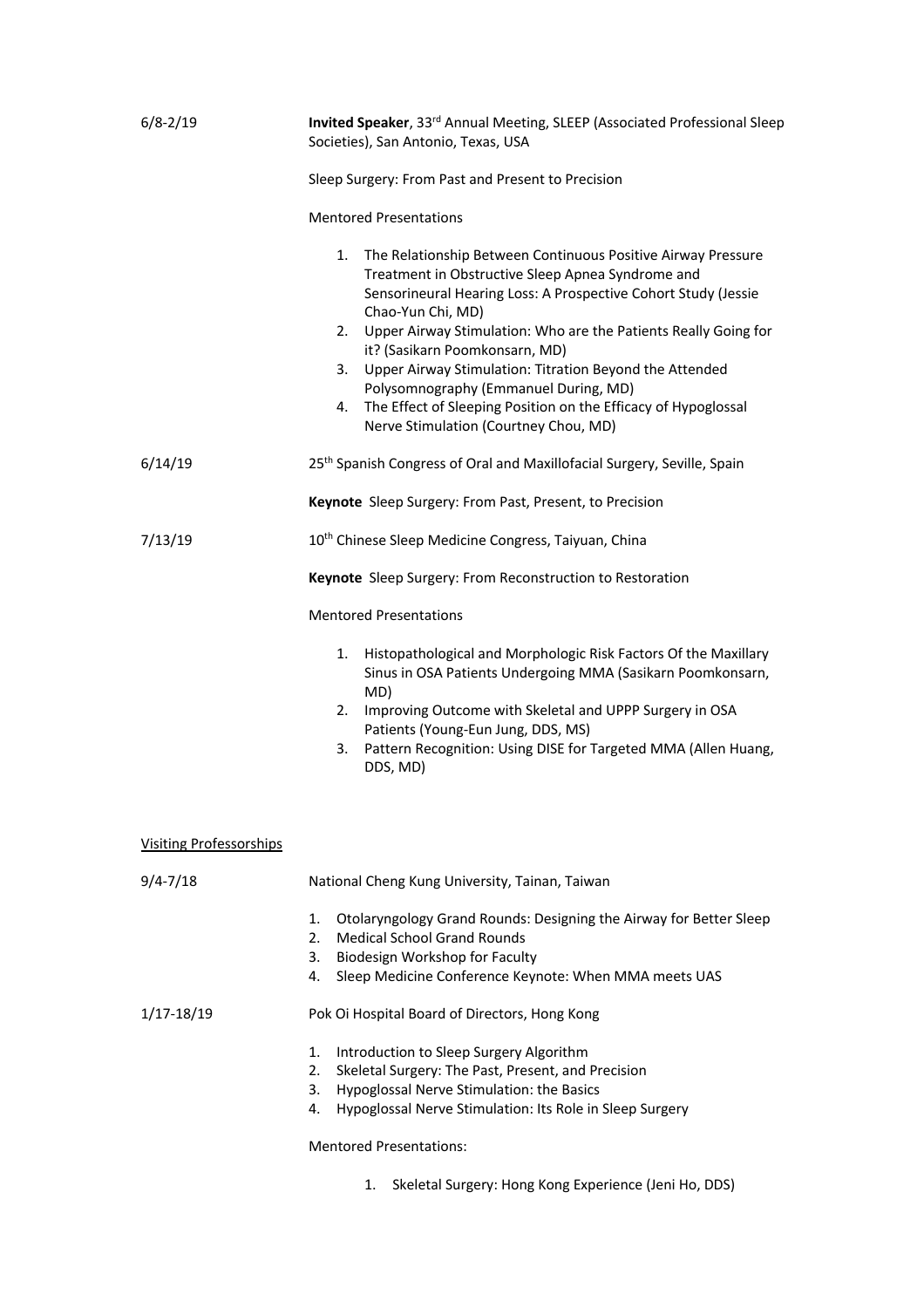- 2. Box Surgery with Precision: DOME and Genio (Michael Awad, MD)
- 3. Hypoglossal Nerve Stimulation: Interesting Case Studies (Sasikarn Poomkonsarn, MD)

## **PREDOCTORAL STUDENTS MENTORED**

| <b>Dates</b>     | Name                | <b>Program or School</b>                                                     | <b>Faculty role</b>                                                                                       | <b>Current position</b>                               |
|------------------|---------------------|------------------------------------------------------------------------------|-----------------------------------------------------------------------------------------------------------|-------------------------------------------------------|
| $2011 -$<br>2013 | <b>Brian Lee</b>    | Recipient,<br><b>UCSF Clinical</b><br><b>Translational Research</b><br>Award | Project: Long-term follow-<br>up of sleep disordered<br>breathing associated with<br>orthognathic surgery | Attending<br>Surgeon,<br>Maxillofacial<br>surgery     |
| $2014 -$<br>2016 | Grace Hyunje<br>Cho | Recipient,<br><b>Stanford MedScholars</b><br>Fellowship                      | Project: Use of Novel Static<br>and Dynamic Imaging<br>Assessment to Phenotype<br>Patients with OSA       | Resident of<br>Dermatology,<br>Stanford<br>University |

## **RESIDENTS MENTORED**

| <b>Dates</b> | <b>Name</b>    | <b>Program or School</b>   | <b>Faculty role</b>            | <b>Current position</b> |
|--------------|----------------|----------------------------|--------------------------------|-------------------------|
| 7/2015-      | Ryan Williams, | Resident, PGY 4,           | Project: Posterior nasal       | Dental Student,         |
| 6/2016       | <b>MD</b>      | Otolaryngology,            | obstruction in CPAP            | Harvard                 |
|              |                | <b>Stanford University</b> | intolerant patients,           | University              |
|              |                |                            | Prospective Cohort Study       |                         |
|              |                |                            |                                |                         |
| $4/2017 -$   | Tyler Okland,  | Resident, PGY 2,           | Project: Outcome of nasal      | Resident, PGY 4,        |
| present      | MD.            | Otolaryngology,            | breathing after distraction    | Otolaryngology,         |
|              |                | <b>Stanford University</b> | osteogenesis maxillary         | Stanford                |
|              |                |                            | expansion (DOME)               | University              |
|              |                |                            | procedure                      |                         |
|              |                |                            |                                |                         |
|              |                |                            |                                |                         |
| $9/2019 -$   | Javier Howard  | Resident, PGY 1.           | Project: Quality of Life after | Resident, PGY 1.        |

| $9/2019 -$ | Javier Howard | Resident, PGY 1,           | Project: Quality of Life after | Resident, PGY 1, |
|------------|---------------|----------------------------|--------------------------------|------------------|
| present    | MD            | Otolaryngology,            | MMA                            | Otolaryngology,  |
|            |               | <b>Stanford University</b> |                                | Stanford         |
|            |               |                            |                                | University       |

## **CLINICAL FELLOWS MENTORED**

| <b>Dates</b> | <b>Name</b>       | <b>Position while</b> | <b>Faculty role</b> | <b>Current position</b>        |
|--------------|-------------------|-----------------------|---------------------|--------------------------------|
|              |                   | <b>Mentored</b>       |                     |                                |
| $9/2014 -$   | Carlos Torre, MD  | Sleep Surgery         | Supervised          | Assistant Professor of ENT and |
| 6/2015       |                   | Clinical Instructor   | Fellowship          | Sleep Medicine, U. of Miami    |
| $7/2015 -$   | Soroush Zaghi, MD | Sleep Surgery         | Supervised          | Private Practice,              |
| 6/2016       |                   | Clinical Instructor   | Fellowship          | Los Angeles                    |
| $7/2016 -$   | Ryan Williams, MD | Sleep Surgery         | Supervised          | Transitional year, starting    |
| 6/2017       |                   | Clinical Instructor   | Fellowship          | Harvard DDS/OMFS               |
| $7/2017 -$   | Chris Gouveia, MD | Sleep Surgery         | Supervised          | Attending Surgeon ENT, Kaiser  |
| 6/2018       |                   | Clinical Instructor   | Fellowship          | Permanente Santa Clara         |
| $7/2018 -$   | Michael Awad, MD  | Sleep Surgery         | Supervised          | Assistant Professor of ENT,    |
| 6/2019       |                   | Fellow                | Fellowship          | Northwestern University        |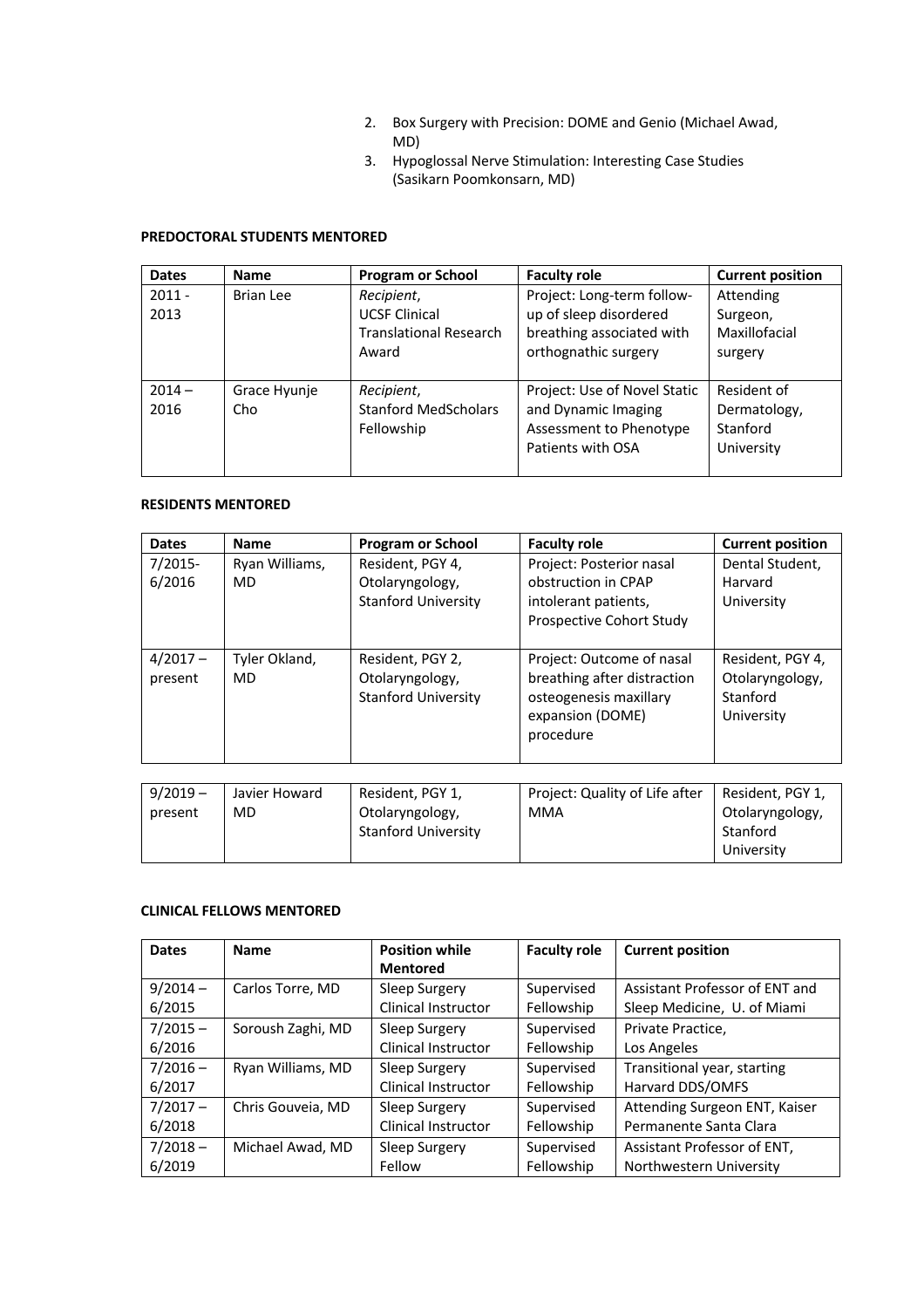| $7/2019 -$ | Badr Ibrahim, MD | Sleep Surgery | Supervised | Stanford Sleep Surgery Fellow |
|------------|------------------|---------------|------------|-------------------------------|
| Present    |                  | Fellow        | Fellowship |                               |

## **VISITING RESEARCH SCHOLARS MENTORED**

| <b>Dates</b>           | <b>Name</b>                     | <b>Position while</b>                               | <b>Mentoring role</b>                   | <b>Current position</b>                                                                          |
|------------------------|---------------------------------|-----------------------------------------------------|-----------------------------------------|--------------------------------------------------------------------------------------------------|
| $10/2014 -$            | Leh-Kiong Huon,                 | <b>Mentored</b><br>Visiting Scholar,                | Academic and                            | Assistant Professor,                                                                             |
| 6/2015                 | MD                              | Stanford School of<br>Medicine                      | <b>Research Advisor</b>                 | Otolaryngology, Fujen<br>Medical School, Taiwan                                                  |
| $6/2015 -$<br>5/2016   | Pi-Jun, Lee, MD                 | Visiting Scholar,<br>Stanford School of<br>Medicine | Academic and<br><b>Research Advisor</b> | Fellow, Plastic &<br>Reconstructive Surgery,<br>Cathay General Hospital,<br>Taipei, Taiwan       |
| $6/2015 -$<br>5/2016   | Peng Zhe, MD                    | Visiting Scholar,<br>Stanford School of<br>Medicine | Academic and<br>Research Advisor        | Assistant Professor, Plastic &<br>Reconstructive Surgery,<br><b>Beijing University Hospital</b>  |
| $8/2016 -$<br>6/2017   | Yu-Feng, Chen, DDS              | Visiting Scholar,<br>Stanford School of<br>Medicine | Academic and<br>Research Advisor        | Clinical Instructor, Oral &<br>Maxillofacial Surgery,<br>Kaohsiung Medical<br>University, Taiwan |
| $9/2017 -$<br>3/2018   | Elysa Kliman, DDS               | Visiting Scholar,<br>Stanford School of<br>Medicine | Academic and<br>Research Advisor        | Private Practice, Toronto,<br>Canada                                                             |
| $7/2018 -$<br>7/2019   | Sasikarn Lin<br>Poomkonsarn, MD | Visiting Scholar,<br>Stanford School of<br>Medicine | Academic and<br>Research Advisor        | Assistant Professor, ENT<br>Raj Hospital, Bangkok,<br>Thailand                                   |
| $10/2018 -$<br>present | Xiaotong Ren, MD                | Visiting Scholar,<br>Stanford School of<br>Medicine | Academic and<br>Research Advisor        | Visiting Research Scholar,<br><b>Stanford School of Medicine</b>                                 |
| $9/2019 -$<br>present  | Corissa Chang, DDS              | Visiting Scholar,<br>Stanford School of<br>Medicine | Academic and<br>Research Advisor        | Visiting Research Scholar,<br>Stanford School of Medicine                                        |
| $10/2019 -$<br>present | Myeong Sang Yu,<br>MD, PhD      | Visiting Scholar,<br>Stanford School of<br>Medicine | Academic and<br>Research Advisor        | Visiting Research Scholar,<br><b>Stanford School of Medicine</b>                                 |

## **SPONSORED OBSERVERS TO CLINIC & OR**

## **2014**

Florian Bast, MD, Otolaryngology, Germany

Jonathan Collier, MD, DDS, Oral & Maxillofacial Surgery, United Kingdom Audrey Yoon, DDS, MS, Orthodontics, USA

### **2015**

Huishan Hsieh, MD, Otolaryngology, China Chu Qin Phua, MD, Otolaryngology, Singapore Anne Huon, MD, Otolaryngology, Taiwan Ying Shuo Hsu, MD, Otolaryngology, Taiwan Toshihiko Oba, MD, Otolaryngology, Japan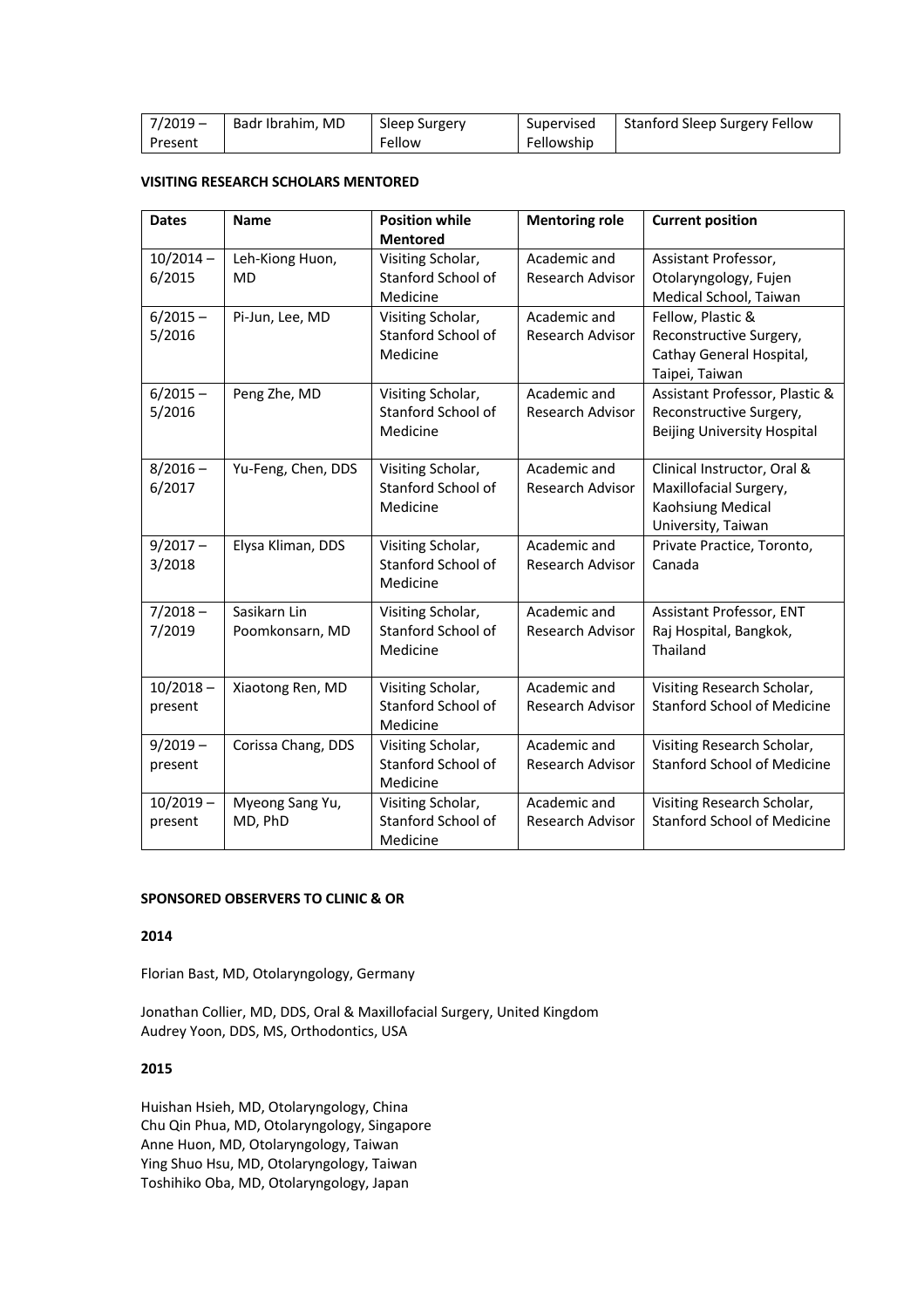Yufeng Chen, DDS, Oral & Maxillofacial Surgery, Taiwan Kenchung, DDS, Oral & Maxillofacial Surgery, Taiwan Phillip Harrison, MD, DDS, Oral & Maxillofacial Surgery, USA Takako Sato, DDS, Oral & Maxillofacial Surgery, Japan Morio Tonogi, DDS, Oral & Maxillofacial Surgery, Japan Eric Wu, DDS, MS, Orthodontics, USA Jenny Yoo-Park, DDS, MS, Orthodontics, USA

#### **2017**

Rodrigo Nakata, MD, Otolaryngology, Brazil Khuong Nguyen, MD, Otolaryngology, Vietnam Courtney Chou, MD, Otolaryngology, USA Marinae Yui, MD, Otolaryngology, Brazil Quedayr Tominaga, MD Otolaryngology, Brazil Samanta DallAgnese, MD, Otolaryngology, Brazil Yiu kei Chung, MD, Otolaryngology, Hong Kong Hung Tuan Lau, MD, Otolaryngology, Singapore Ro Chu Hyung, MD, Otolaryngology, South Korea Uri Alkan, MD, Otolaryngology, Israel

Patricia McBride, PhD, Dentistry, USA Yejin Kim, BS, MS, Biomechanical Engineering, USA Cassie Jenkins, DDS, Dentistry, Australia Shereen Lim, DDS, Dentistry, Australia Young Eun Jung, DDS, Oral & Maxillofacial Surgery, South Korea Adrienne Joy, DDS, Orthodontics, USA Silke Cummings, DDS, Orthodontics, USA Sujung Kim, DDS, PhD, Orthodontics, South Korea Catherine Hong, DDS, Oral & Maxillofacial Surgery, South Korea Il HO Tae, DDS, Dentistry, South Korea Linda Phi, DDS, Orthodontics, USA

#### **2018**

Josie Xu, MD, Otolaryngology, Canada Emmanuel Hendricks MD, Otolaryngology, Brazil Patricia Corriols MD, Otolaryngology, Spain Chao Yun Chi, MD, Otolaryngology, Taiwan Wei Chung Hsu, MD, Otolaryngology, Taiwan Mike Hutz, MD, Otolaryngology, USA Ivonne Ortiz, MD, Otolaryngology, Colombia

Adam Fagin, MD, DDS, Oral & Maxillofacial Surgery, USA Edmund Chan, MD, Plastic & Reconstructive Surgery, Hong Kong Jeffrey Lee, DDS, Orthodontics, USA Nicole Pham, DDS, Dentistry, USA Amanda Cheng, DDS, Orthodontics, USA Kyra Lee, DDS, Dentistry, USA Danee Jeon, DDS, Oral & Maxillofacial Surgery, South Korea Christine Lwin, MD, DDS, Oral & Maxillofacial Surgery, United Kingdom Dominique Chagniot, BS, USA Kaiyuan Xu, DDS, Orthodontics, USA Grace Chen, DDS, Oral & Maxillofacial Surgery, Taiwan Serena Han Yan, MD, Pulmonology, China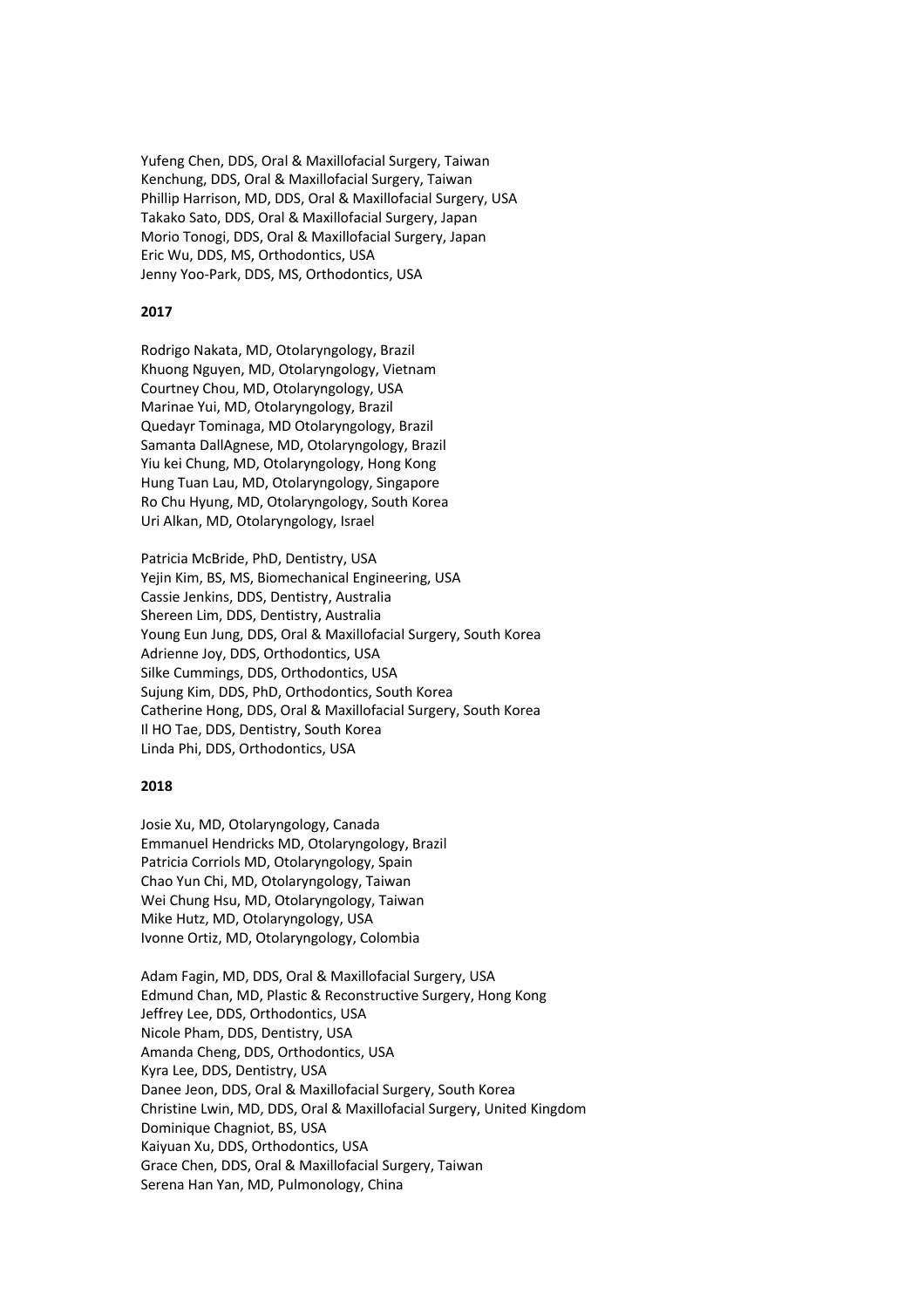Jeff Rouse, DDS, Dentistry, USA Andrew LaFlamme, DDS, Orthodontics, USA Kevin Shimizu, DDS, Orthodontics, USA Mahjoub Noor, DDS, Orthodontics, USA Anna Calles, DDS, Orthodontics, USA Christine Stepanek, DDS, Orthodontics, USA Michelle Stepanek, DDS, Orthodontics, USA James Roblee, DDS, Orthodontics, USA Alfredo Lara, DDS, Orthodontics, USA Allen Huang, MD, DDS, Oral & Maxillofacial Surgery, USA

### **2019**

Phoebe Yu, MD, Otolaryngology, USA Cheng jung Wu, MD, Otolaryngology, Taiwan Sok Yan Tay, MD, Otolaryngology, Singapore Raj Dedhia, MD, Otolaryngology, USA Anand Raju, MD, Otolaryngology, India Min Min Lu, MD, Otolaryngology, Taiwan Annabelle Tay, MD, Otolaryngology, Singapore

Ravi Garg, MD, Plastic & Reconstructive Surgery, USA Jorge Faber, DDS, PhD, Orthodontics, Brazil Kimiko Agari, MD, DDS, Oral & Maxillofacial Surgery, USA Wen Wen Yu, MD, DDS, Oral & Maxillofacial Surgery, China Edward Li, MD, Taiwan Mersedeh Rajina, BS, USA Corissa Chang, BS, USA Dominique Chagniot, BS, USA Daniel Chow, DDS, Dentistry, USA Manling Wang, MD, Anesthesia, Taiwan Howard Awad, MD, Pulmonology, Canada Cuiyan Ye, NP, Otolaryngology, China Tracey Nguyen, DDS, Dentistry, USA Edward Zebovitz, MD, DDS, Oral & Maxillofacial Surgery, USA John McElveen, MD, DDS, Oral & Maxillofacial Surgery, USA Felix Yip, MD, DDS, Oral & Maxillofacial Surgery, USA